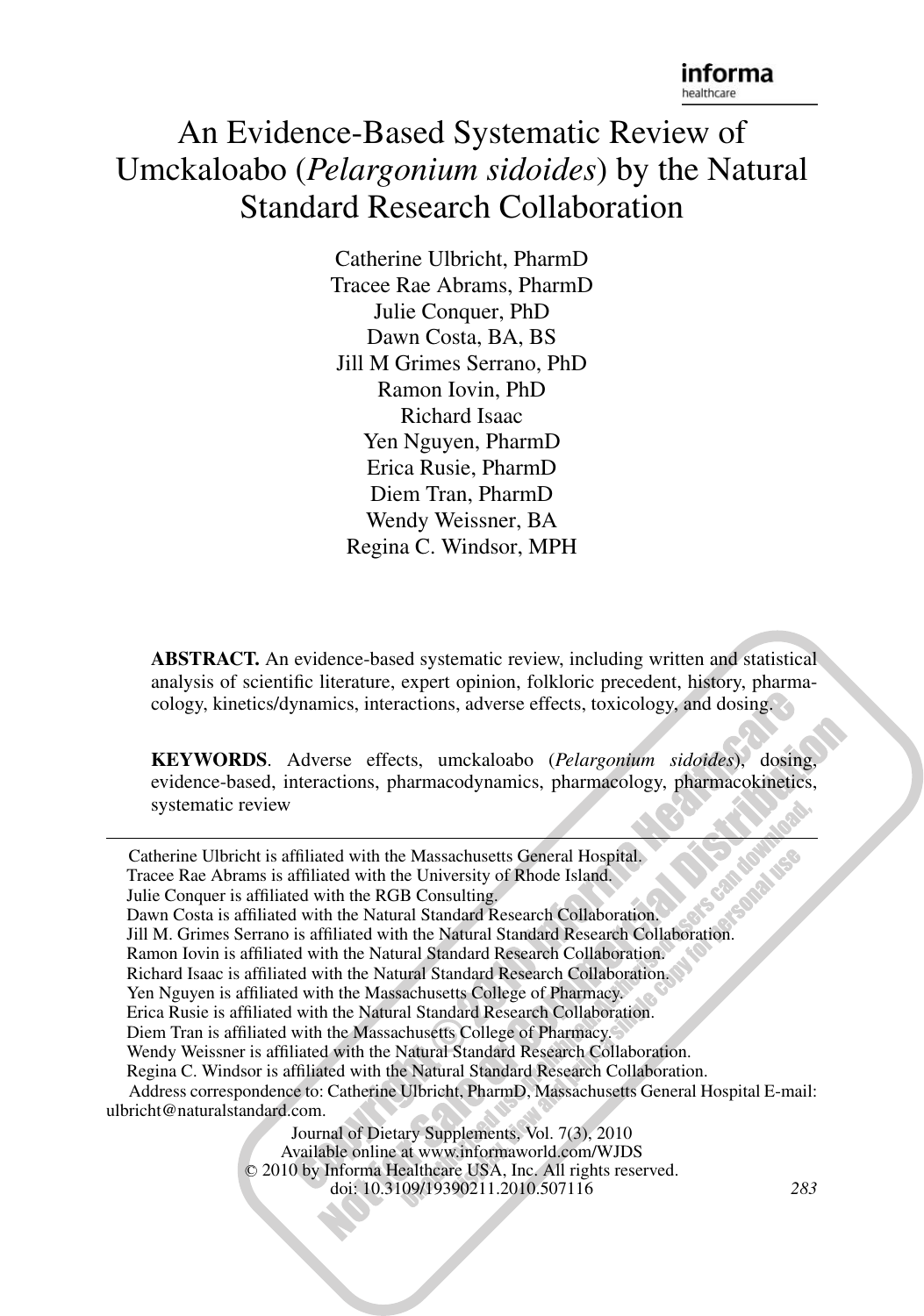### *SYSTEMATIC AGGREGATION, ANALYSIS, AND REVIEW OF THE LITERATURE*

#### *Search Strategy*

To prepare this Natural Standard review, electronic searches were conducted in several databases, including AMED, CANCERLIT, CINAHL, CISCOM, the Cochrane Library, EMBASE, HerbMed, International Pharmaceutical Abstracts, Medline, and NAPRALERT. Search terms included the common name(s), scientific name(s), and all listed synonyms. Hand searches were conducted of 20 additional journals (not indexed in common databases) and bibliographies from 50 selected secondary references. No restrictions were placed on language or quality of publications. Researchers in the field of complementary and alternative medicine (CAM) were consulted for access to additional references or ongoing research.

### *Selection Criteria*

All literature was collected pertaining to efficacy in humans (regardless of study design, quality, or language), dosing, precautions, adverse effects, use in pregnancy/lactation, interactions, alteration of laboratory assays, and mechanism of action (in vitro, animal research, human data). Standardized inclusion/exclusion criteria were utilized for selection.

### *Data Analysis*

Data extraction and analysis were performed by healthcare professionals conducting clinical work and/or research at academic centers, using standardized instruments that pertained to each review section (defining inclusion/exclusion criteria and analytic techniques, including the validated measures of study quality). Data were verified by a second reviewer.

#### *Review Process*

A blinded review was conducted by multidisciplinary research–clinical faculty at major academic centers with expertise in epidemiology and biostatistics, pharmacology, toxicology, CAM research, and clinical practice. In cases of editorial disagreement, a three-member panel of the Editorial Board addressed conflicts and consulted experts when applicable. The authors of studies were contacted when clarification was required.

Natural Standard Systematic Review (www.naturalstandard.com), © 2010.

#### *Synonyms/Common Names/Related Substances*

6,7,8-trihydroxycoumarin, 8-hydroxy-5,6,7-trimethoxycoumarin, African geranium, catechin, coumarin, coumarin sulphates, ellagitannins, EPs  $7630^{\circ}$ , gallic acid, gallocatechin, Geranien (German), geranium, geranium root, Kalwerbossie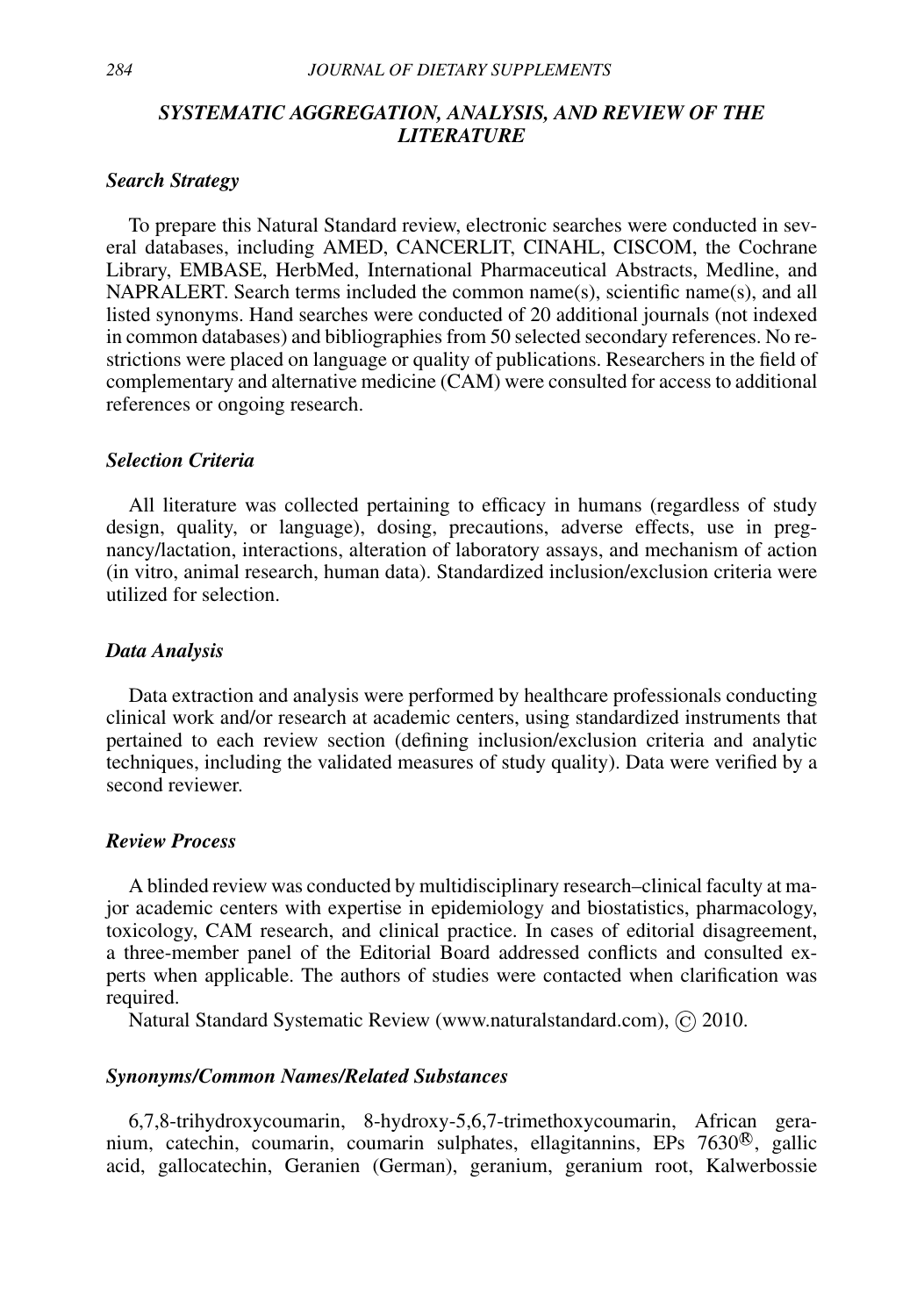(German), Kapland-Pelargonie (German), Kap-Pelargonie (German), O-galloyl-C-glucosylflavones, Pelargonien (German), *Pelargonium*, *Pelargonium reniforme*, *Pelargonium reniforme* Curtis, *Pelargonium* root, *Pelargonium sidoides*, *Pelargonium sidoides* DC, *Pelargonium sidoides* extract, polyphenols, proanthocyanidins, rabassam, Rabassamin (German), scopoletin, South African geramium, tannins, umckalin.

**Note**: An ethanolic extract of the roots of *Pelargonium sidoides* and *Pelargonium reniforme* has been marketed in Germany under the name "Umckaloabo" since 1983.

## *CLINICAL BOTTOM LINE/EFFECTIVENESS*

## *Brief Background*

- *Pelargonium sidoides*, also known as umckaloabo, is a member of the Geranium family and is native to South Africa.
- For centuries the roots of *Pelargonium sidoides* DC have been used in traditional South African medicine for the treatment of respiratory diseases (Conrad, Kolodziej, & Schulz, 2007; Trun, Kiderlen, & Kolodziej, 2006), diarrhea, dysmenorrhea, and hepatic disorders (Kolodziej, Kayser, Radtke, Kiderlen, & Koch, 2003; Noldner & Schotz, 2007).
- In modern times, an aqueous formulation of the roots of *Pelargonium sidoides*, called  $EPs 7630^{\circledR}$ , has been examined in clinical trials as a potential treatment for bronchitis (acute) (Chuchalin, Berman, & Lehmacher, 2005; Matthys & Heger, 2007b; Matthys, Eisebitt, Seith, & Heger, 2003; Matthys, Kamin, Funk, & Heger, 2007; Schulz, 2007), acute pharyngitis (acute non-group A beta-hemolytic streptococcal tonsillopharyngitis) (Bereznoy, Riley, Wassmer, & Heger, 2003), and the common cold (Lizogub, Riley, & Heger, 2007).

## *Scientific Evidence for Common/Studied Uses*

| <b>Bronchitis</b> | А |
|-------------------|---|
| Acute pharyngitis | R |
| Common cold       | в |
|                   |   |

The Natural Standard evidence-based validated grading rationale<sup>TM</sup>

- Grades reflect the level of available scientific evidence in support of the efficacy of a given therapy for a specific indication.
- Expert opinion and historic/folkloric precedent are not included in this assessment and are reflected in a separate section of each review ("Expert Opinion and Historic/ Folkloric Precedent").
- Evidence of harm is considered separately; the below grades apply only to evidence of benefit.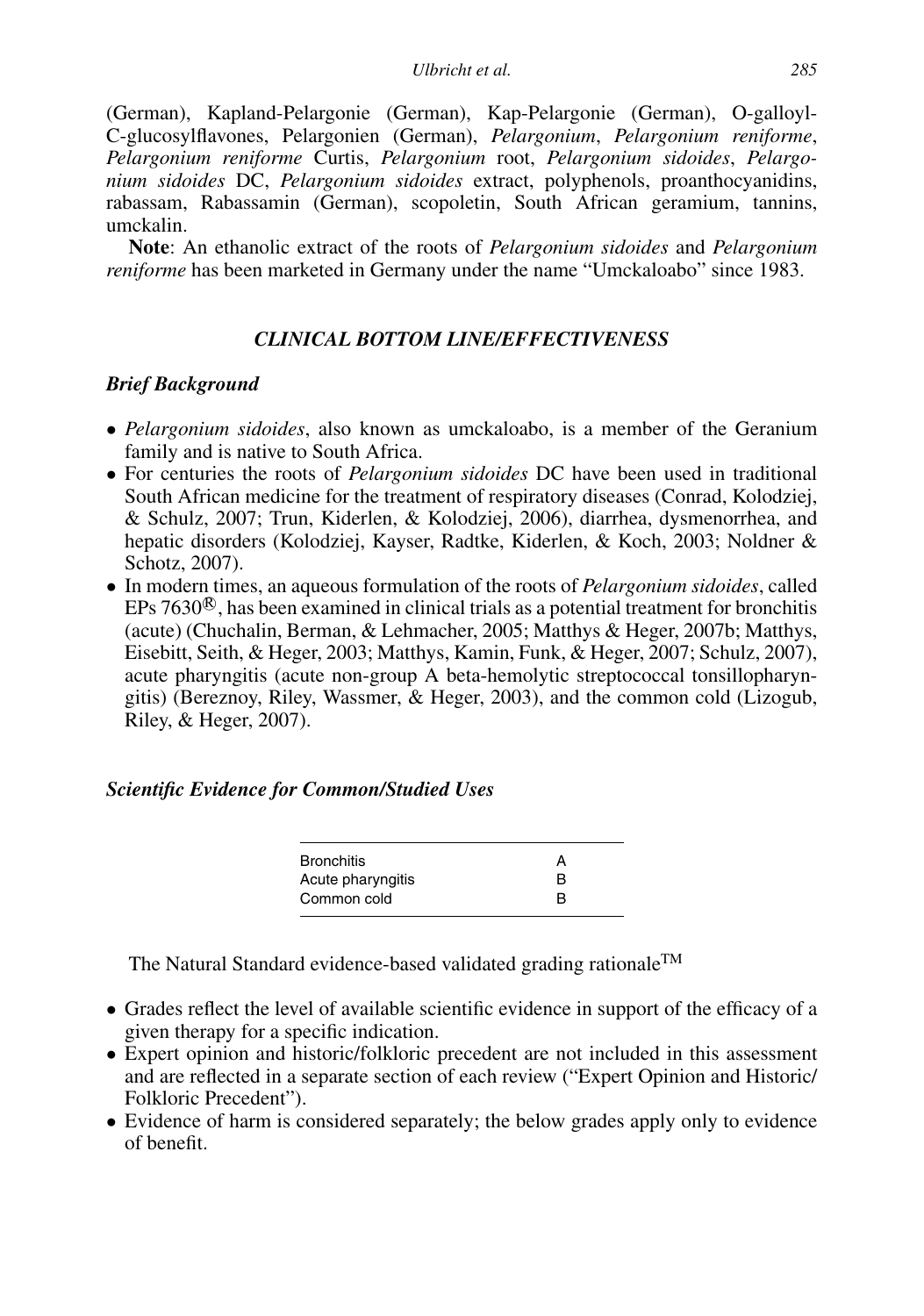| Level of Evidence Grade                           | Criteria                                                                                                                                                                                                                                                                                                                                                                                                                                                                                                                                                                          |
|---------------------------------------------------|-----------------------------------------------------------------------------------------------------------------------------------------------------------------------------------------------------------------------------------------------------------------------------------------------------------------------------------------------------------------------------------------------------------------------------------------------------------------------------------------------------------------------------------------------------------------------------------|
| A (strong scientific evidence)                    | Statistically significant evidence of benefit from more than two<br>properly randomized controlled trials (RCTs), OR evidence from<br>one properly conducted RCT and one properly conducted<br>meta-analysis, OR evidence from multiple RCTs with a clear<br>majority of the properly conducted trials showing statistically<br>significant evidence of benefit and with supporting evidence in<br>basic science, animal studies, or theory.                                                                                                                                      |
| B (good scientific evidence)                      | Statistically significant evidence of benefit from 1-2 properly<br>randomized trials, OR evidence of benefit from more than one<br>properly conducted meta-analysis, OR evidence of benefit from<br>more than one cohort/case-control/nonrandomized trials and with<br>supporting evidence in basic science, animal studies, or theory.                                                                                                                                                                                                                                           |
| C (unclear or conflicting scientific<br>evidence) | Evidence of benefit from more than one small RCT(s) without<br>adequate size, power, statistical significance, or quality of design<br>by objective criteria,* OR conflicting evidence from multiple RCTs<br>without a clear majority of the properly conducted trials showing<br>evidence of benefit or ineffectiveness, OR evidence of benefit<br>from more than one cohort/case-control/nonrandomized trials<br>and without supporting evidence in basic science, animal studies,<br>or theory, OR evidence of efficacy only from basic science,<br>animal studies, or theory. |
| D (fair negative scientific evidence)             | Statistically significant negative evidence (i.e., lack of evidence of<br>benefit) from cohort/case-control/nonrandomized trials, AND<br>evidence in basic science, animal studies, or theory suggesting a<br>lack of benefit.                                                                                                                                                                                                                                                                                                                                                    |
| F (strong negative scientific<br>evidence)        | Statistically significant negative evidence (i.e., lack of evidence of<br>benefit) from more than one properly randomized, adequately<br>powered trial(s) of high-quality design by objective criteria.*                                                                                                                                                                                                                                                                                                                                                                          |
| Lack of evidence <sup><math>\dagger</math></sup>  | Unable to evaluate efficacy due to lack of adequate available human<br>data.                                                                                                                                                                                                                                                                                                                                                                                                                                                                                                      |

∗Objective criteria are derived from validated instruments for evaluating study quality, including the 5-point scale developed by Jadad et al. (1996), in which a score below 4 is considered to indicate lesser quality methodologically. †Listed separately in reviews in the "Historical or Theoretical Uses which Lack Sufficient Evidence" section.

### *Historical or Theoretical Uses which Lack Sufficient Evidence*

Anorexia (Noldner & Schotz, 2007), antibacterial (Beil & Kilian, 2007; Kolodziej & Kiderlen, 2007; Kolodziej et al., 2003; Trun et al., 2006; Wittschier, Faller, & Hensel, 2007a), coughs (Lewu, Grierson, & Afolayan, 2006), depression (Noldner & Schotz, 2007), diarrhea (Noldner & Schotz, 2007), dysmenorrhea (Noldner & Schotz, 2007), fatigue (Lewu et al., 2006), fever (Lewu et al., 2006), immunomodulation (Kolodziej & Kiderlen, 2007; Trun et al., 2006), liver disease (Noldner & Schotz, 2007), and tuberculosis (Lewu et al., 2006).

### *Expert Opinion and Historic/Folkloric Precedent*

• The name *umckaloabo* is derived from two independent Zulu words: "umkhuhlane," meaning fever and cough-related diseases, and "uhlabo," meaning pleurisy-related chest pain (de Boer, Hagemann, Bate, & Meyboom, 2007).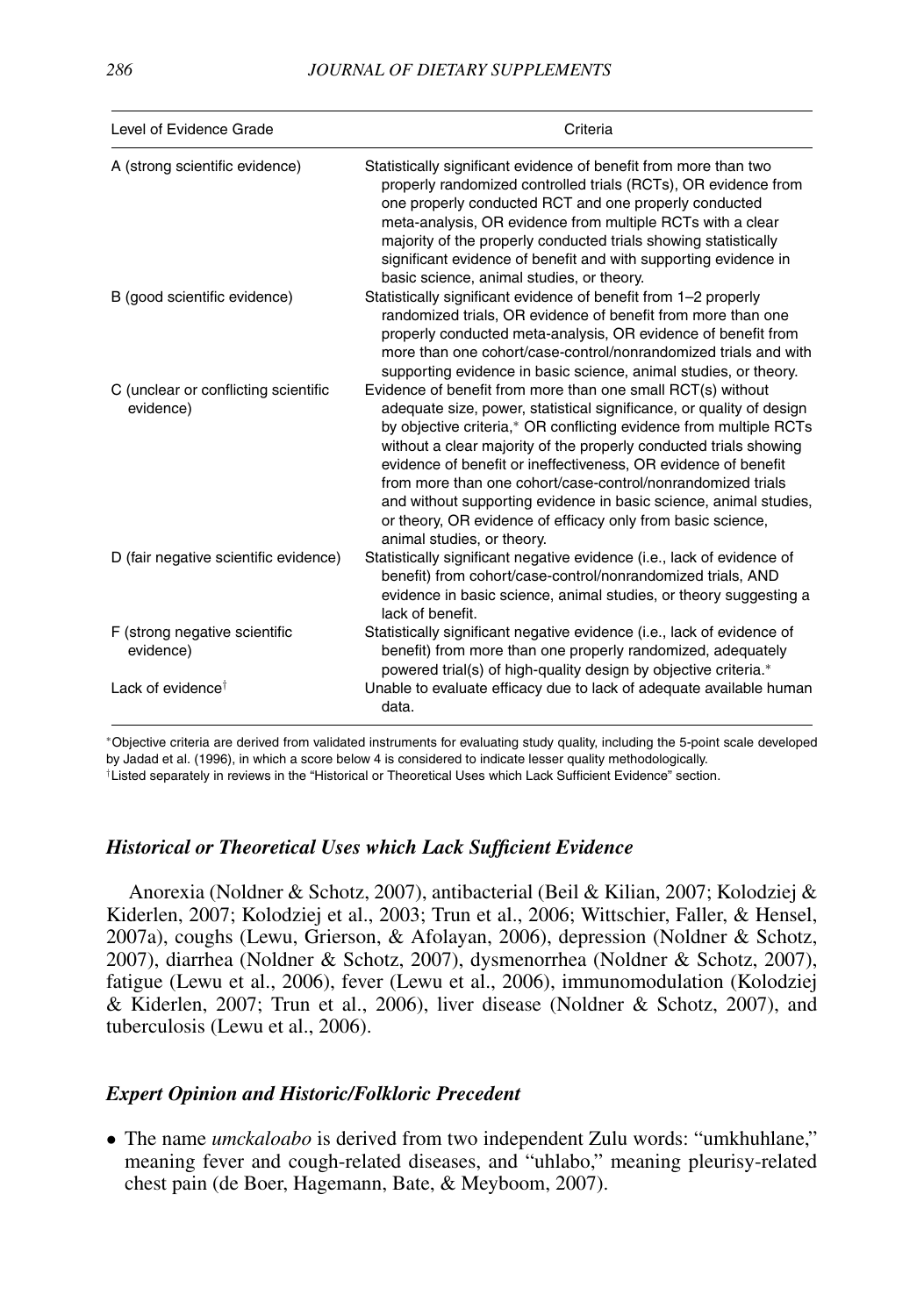• Umckaloabo is not currently listed as having generally recognized as safe (GRAS) status with the US Food and Drug Administration (FDA).

## *Brief Safety Summary*

- Likely Safe: When used orally or appropriately, for short-term, for acute bronchitis. A specific extract of South African geranium (Umckaloabo, EPs  $7630\%$ , Schwabe GmBh, Germany) in doses of 4.5 ml per day (30 drops), orally, has been safely used for up to 7 days (Chuchalin et al., 2005).
- Possibly Safe: In children, when used orally and appropriately, for short periods. A specific extract of South African geranium (Umckaloabo, EPs  $7630\%$ , Schwabe GmBh, Germany) in doses of 3 ml per day (20 drops) has been safely used in children aged 6–10 years for up to 7 days (Bereznoy et al., 2003).
- Possibly Unsafe: In patients with liver disease or who are using hepatotoxic agents, as umckaloabo contains coumarin, which may cause hepatotoxicity (Kolodziej et al., 2003). In patients with blood disorders or who are using anticoagulants or antiplatelets, as umckaloabo contains coumarin, and concurrent use may increase bleeding risks (Kolodziej et al., 2003). In patients with heart conditions, as umckaloabo may cause tachycardia or circulatory failure (de Boer et al., 2007). In patients with asthma or other respiratory conditions, as umckaloabo has been reported to cause bronchospasm or dyspnea in humans (de Boer et al., 2007).
- Likely Unsafe: In patients with a known allergy/hypersensitivity to umckaloabo, its constituents, or members of the plant family *Geraniaceae*.

## *DOSING/TOXICOLOGY*

### *General*

Doses are based on those most commonly used in available trials or in historical practice. However, with natural products the optimal doses necessary to balance efficacy and safety are often not clear. Preparation of products may vary from manufacturer to manufacturer, and from batch to batch within one manufacturer. The standardization may not be possible, and the clinical effects of different brands may not be comparable because the active components of a product are often not clear.

## *Standardization*

There is no well-known standardization for umckaloabo.

## *Dosing*

*Adult (age* ≥ *18 years)*

Oral

• General: Anecdotal information suggests one tablet (10, 20, or 30 mg), with food, thrice daily for up to 10 days. Thirty drops of a specific extract (EPs  $7630\%$ , Schwabe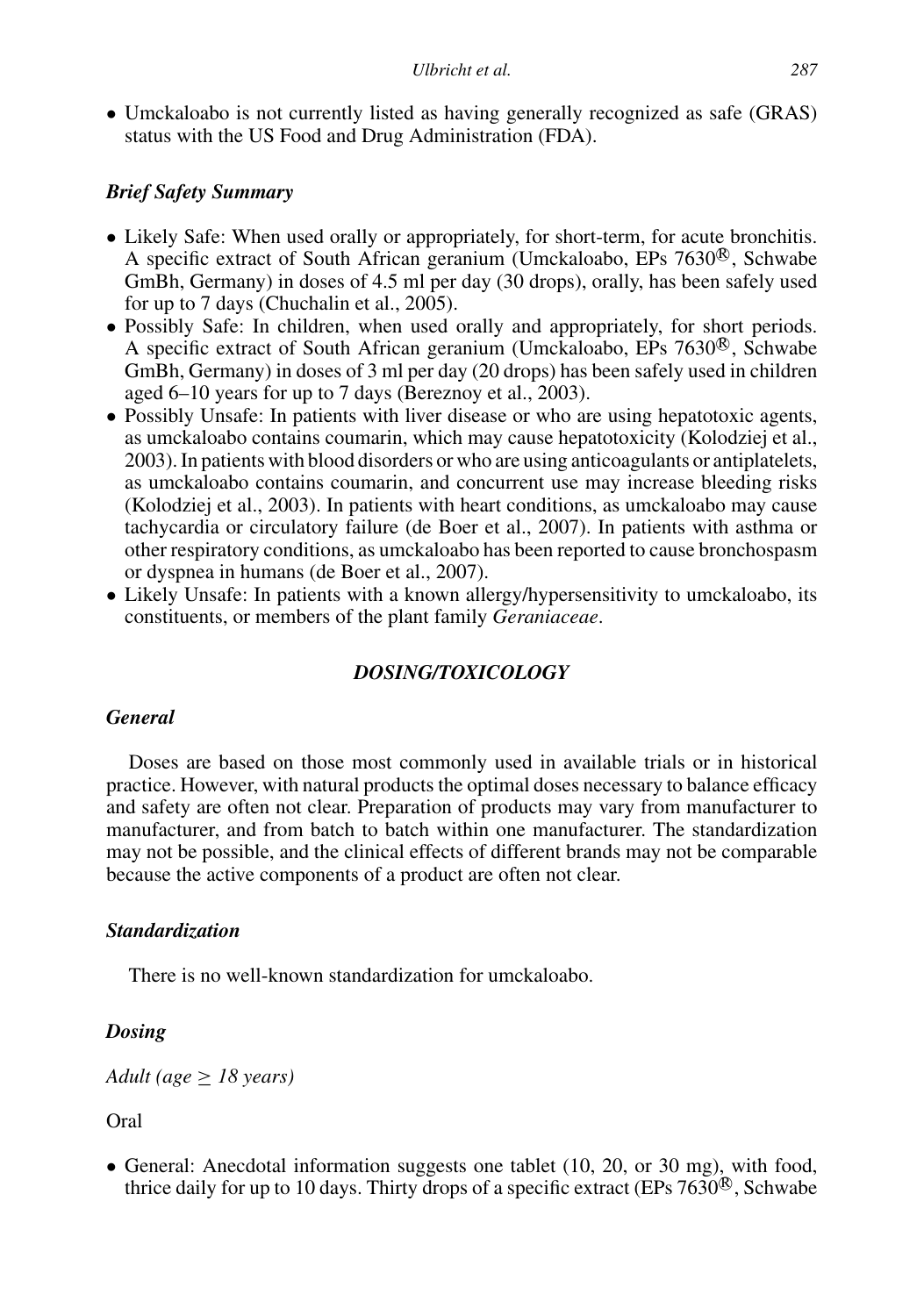GmBh, Germany) thrice daily for 10 days has also been used for various respiratory tract conditions (Chuchalin et al., 2005; Lizogub et al., 2007; Matthys & Heger, 2007b; Matthys et al., 2003).

- Bronchitis (acute): Thirty drops of EPs  $7630^{\circ}$  solution (total 4.5 ml over three doses) (Umckaloabo, EPs  $7630\%$ , Schwabe GmBh, Germany), thrice daily for  $7-14$  days (Chuchalin et al., 2005; Matthys & Heger, 2007b; Matthys et al., 2003).
- Common cold: Thirty drops of *Pelargonium sidoides* extract thrice daily (total 4.5 ml) for up to 10 days (Lizogub et al., 2007).

*Children (age* ≤ *18 years)*

## Oral

• Acute pharyngitis (acute non-group A beta-hemolytic streptococcal tonsillopharyngitis): Twenty drops, thrice daily (total approximately 3 ml) of EPs  $7630^{\circ}$  solution (Umckaloabo, EPs  $7630\%$ , Schwabe GmBh, Germany) for 7 days in children aged 6–10 years (Bereznoy et al., 2003).

## *Toxicology*

- No serious adverse effects were observed in any clinical trial that was related to umckaloabo (Chuchalin et al., 2005; Matthys & Heger, 2007b; Matthys et al., 2003) even when administered to children between the ages of 6 and 10 years (Bereznoy et al., 2003).
- Umckaloabo contains coumarin as one of its main constituents (Kolodziej et al., 2003). According to secondary sources, coumarin is moderately toxic to the liver and kidneys, with an LD50 of 275 mg/kg, which is relatively low compared to related compounds.

## *PRECAUTIONS/CONTRAINDICATIONS*

## *Allergy*

- Avoid with known allergy/hypersensitivity to umckaloabo, its constituents, or members of the *Geraniaceae* family.
- As of June 9, 2006, the Uppsala Monitoring Center (UMC), a division of the World Health Organization (WHO), received a total of 50 case reports of suspected allergic reactions to umckaloabo (de Boer et al., 2007). The majority were skin-related (i.e., skin rashes with itching) ( $N = 34$ ), and out of these patients 17 had accompanying angioedema or systemic involvement (e.g., bronchospasm or dyspnea, diarrhea, tachycardia, or circulatory failure). Three patients developed conjunctivitis.

## *Adverse Effects/Post-Market Surveillance*

• General: Overall, umckaloabo appears to be well tolerated when used on short-term basis. Few adverse effects have been reported that include skin rashes (Bereznoy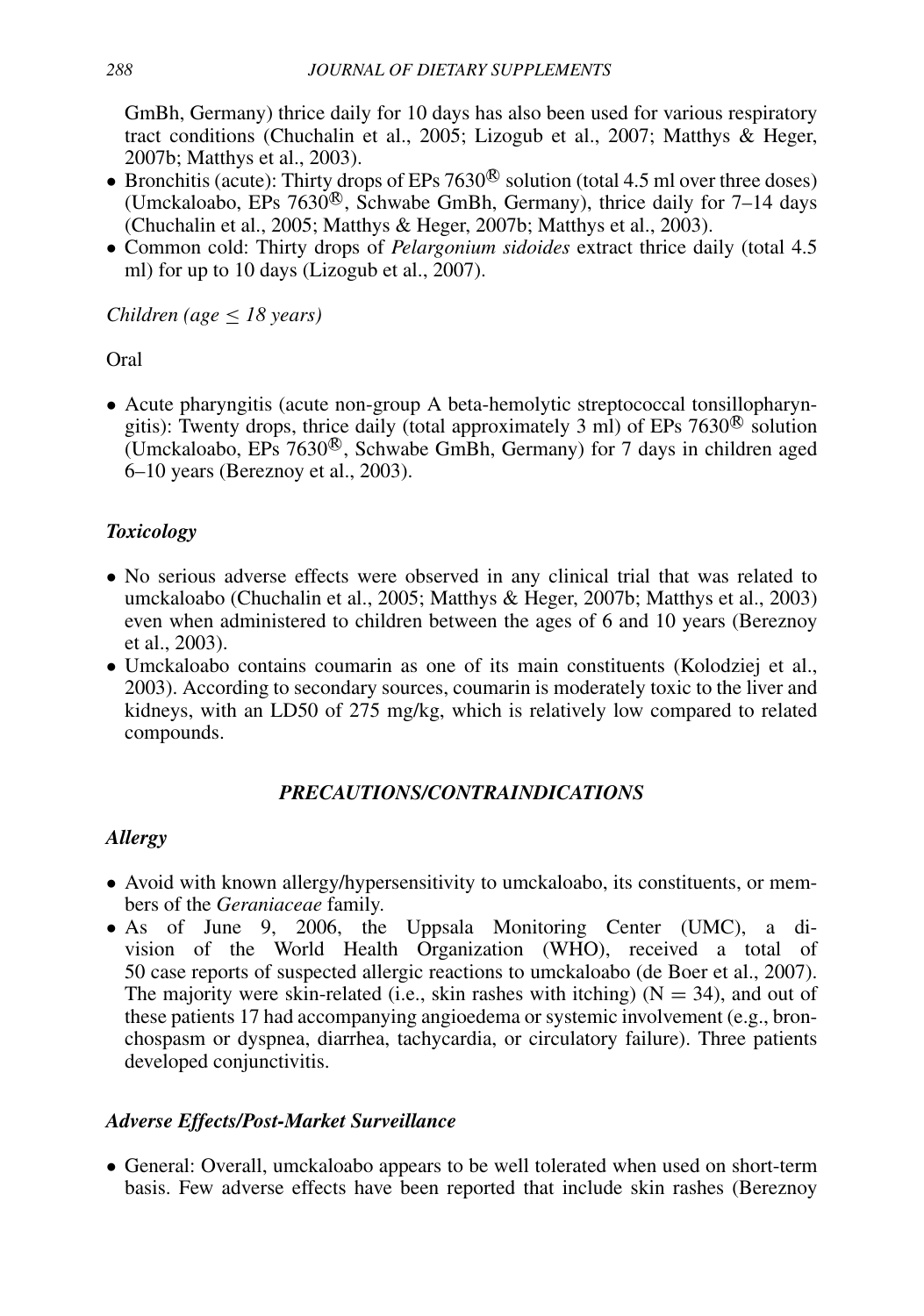et al., 2003; Matthys et al., 2003) with itching (de Boer et al., 2007), sometimes with accompanying angioedema or systemic involvement (e.g., bronchospasm or dyspnea, diarrhea, tachycardia, or circulatory failure), conjunctivitis (de Boer et al., 2007), and gastrointestinal irritation (Bereznoy et al., 2003; Matthys et al., 2003).

- Cardiovascular: As of June 9, 2006, UMC, a division of the WHO, received a total of 50 case reports of suspected adverse reactions to umckaloabo, including tachycardia or circulatory failure (de Boer et al., 2007).
- Dermatologic: As of June 9, 2006, UMC, a division of the WHO, received a total of 50 case reports of suspected adverse reactions to umckaloabo (de Boer et al., 2007). The majority were skin-related (i.e., skin rashes with itching) (de Boer et al., 2007). Adverse events following administration of umckaloabo in clinical trials have been minimal and largely consist of skin rashes (Bereznoy et al., 2003; Matthys et al., 2003).
- Gastrointestinal: Adverse events following the administration of umckaloabo in clinical trials have been minimal and largely consist of gastrointestinal irritation (Bereznoy et al., 2003; Matthys et al., 2003) or diarrhea (de Boer et al., 2007).
- Ocular/Otic: As of June 9, 2006, UMC, a division of the WHO, received a total of 50 case reports of suspected adverse reactions to umckaloabo, including conjunctivitis (de Boer et al., 2007).
- Pulmonary/Respiratory: As of June 9, 2006, UMC, a division of the WHO, received a total of 50 case reports of suspected adverse reactions to umckaloabo, including bronchospasm or dyspnea (de Boer et al., 2007).

## *Precautions/Warnings/Contraindications*

- Avoid in patients with a known allergy/hypersensitivity to umckaloabo, its constituents, or members of the plant family *Geraniaceae*. Umckaloabo has been shown to occasionally cause skin rashes in humans (Bereznoy et al., 2003; Matthys et al., 2003).
- Use cautiously in patients with liver disease or who are using hepatotoxic agents, as umckaloabo contains coumarin, which may cause hepatotoxicity (Kolodziej et al., 2003).
- Use cautiously in patients with blood disorder or who are using anticoagulants or antiplatelets, as umckaloabo contains coumarin, and concurrent use may increase the risk of bleeding (Kolodziej et al., 2003).
- Use cautiously in patients with heart conditions, as umckaloabo may cause tachycardia or circulatory failure (de Boer et al., 2007).
- Use cautiously in patients with asthma or other respiratory conditions, as umckaloabo has been reported to cause bronchospasm or dyspnea in humans (de Boer et al., 2007).

## *Pregnancy and Lactation*

• Not recommended due to lack of sufficient data. Information concerning umckaloabo is currently lacking in the National Library of Medicine's Drugs and Lactation Database (LactMed).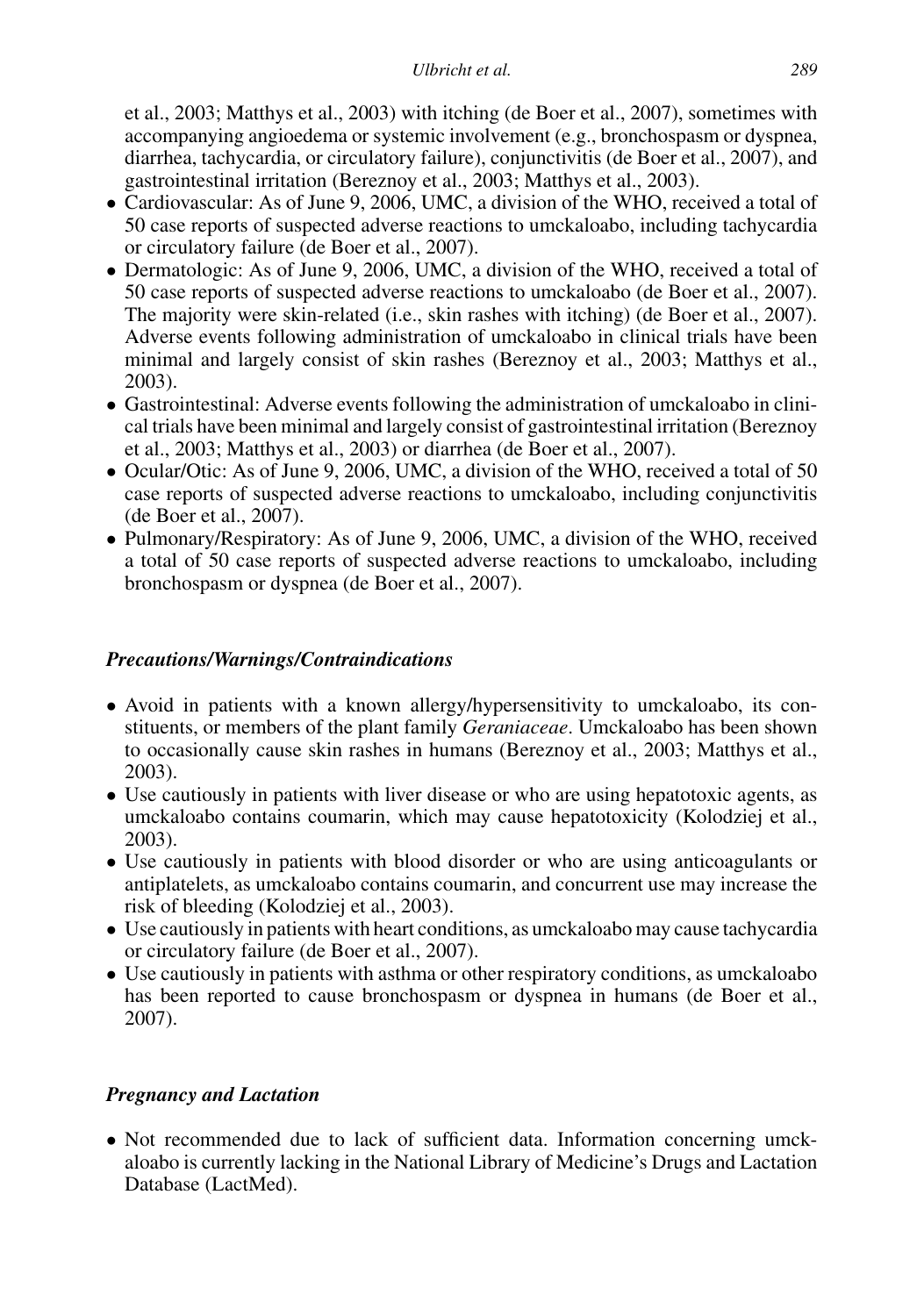## *INTERACTIONS*

### *Umckaloabo/Drug Interactions*

- Antibiotics: Based on in vitro study, umckaloabo may exert antibacterial effects against a wide range of gram-negative and gram-positive bacteria (Beil & Kilian, 2007; Conrad et al., 2007b; Kayser & Kolodziej, 1997; Kolodziej & Kiderlen, 2007; Kolodziej et al., 2003; Neugebauer, Mickenhagen, Siefer, & Walger, 2005; Wittschier et al., 2007a, 2007b). The effects of umckaloabo with antibiotics are not well understood.
- Anticoagulants/antiplatelets: Based on in vitro study, umckaloabo contains coumarin, a natural anticoagulant, as one of its main constituents (Kolodziej et al., 2003). Theoretically, concurrent use of anticoagulants or antiplatelets and umckaloabo may increase the risk of bleeding.
- Cardiovascular agents: Based on human case reports, umckaloabo may cause tachycardia, and theoretically may alter the effects of cardiovascular agents (de Boer et al., 2007).
- Hepatotoxic agents: Umckaloabo contains coumarin (Kolodziej et al., 2003), which may cause hepatotoxicity when consumed in large amounts. Theoretically, concurrent use of hepatotoxic agents and umckaloabo may increase the risk of liver damage.
- Immunosuppressants: Based on in vitro studies, umckaloabo may have immunostimulant effects (Chuchalin et al., 2005; Conrad, Hansmann, Engels, Daschner, & Frank, 2007a; Kayser & Kolodziej, 1997; Kayser, Kolodziej, & Kiderlen, 2001; Koch & Lanzendorfer-Goossens Wohn, 2002; Kolodziej et al., 2003, 2005). Theoretically, ¨ umckaloabo may interfere with the effects of immunosuppressants.
- Laxatives: Based on human study, umckaloabo may cause a laxative effect (de Boer et al., 2007). Theoretically, concurrent use of umckaloabo and laxatives may cause additive effects.

## *Umckaloabo/Herb/Supplement Interactions*

- Antibacterials: Based on in vitro study, umckaloabo may exert antibacterial effects (Beil & Kilian, 2007; Conrad et al., 2007b; Kayser & Kolodziej, 1997; Kolodziej & Kiderlen, 2007; Kolodziej et al., 2003; Neugebauer et al., 2005; Wittschier et al., 2007a, 2007b). The effects of umckaloabo with antibacterial agents are not well understood.
- Anticoagulants/antiplatelets: Based on in vitro study, umckaloabo contains coumarin, a natural anticoagulant, as one of its main constituents (Kolodziej et al., 2003). Theoretically, concurrent use of anticoagulants or antiplatelets and umckaloabo may increase the risk of bleeding.
- Cardiovascular herbs and supplements: Based on human case reports, umckaloabo may cause tachycardia, and theoretically may alter the effects of cardiovascular agents (de Boer et al., 2007).
- Hepatotoxic agents: Umckaloabo contains coumarin (Kolodziej et al., 2003), which may cause hepatotoxicity when consumed in large amounts. Theoretically, concurrent use of hepatotoxic agents and umckaloabo may increase the risk of liver damage.
- Immunosuppressants: Based on in vitro studies, umckaloabo may have immunostimulant effects (Chuchalin et al., 2005; Conrad et al., 2007a; Kayser & Kolodziej, 1997;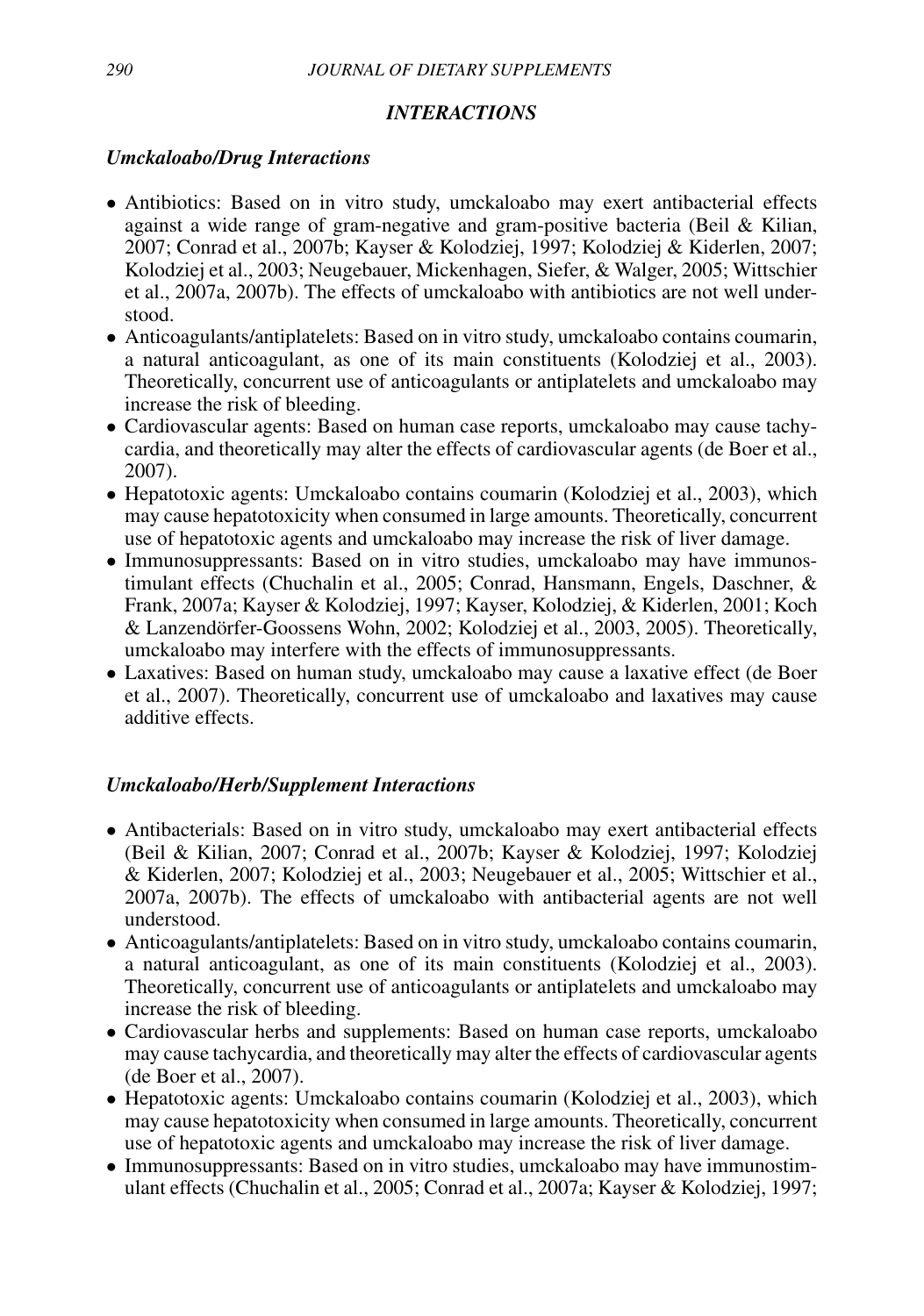Kayser et al., 2001; Koch & Lanzendörfer-Goossens Wohn, 2002; Kolodziej et al., 2003, 2005). Theoretically, umckaloabo may interfere with the effects of immunosuppressants.

• Laxatives: Based on human study, umckaloabo may cause a laxative effect (de Boer et al., 2007). Theoretically, concurrent use of umckaloabo and laxatives may cause additive effects.

## *Umckaloabo/Food Interactions*

Insufficient evidence available.

## *Umckaloabo/Laboratory Interactions*

- Bacterial cultures: Based on in vitro study, umckaloabo may exert antibacterial effects against a wide range of gram-negative and gram-positive bacteria (Beil & Kilian, 2007; Conrad et al., 2007b; Kayser & Kolodziej, 1997; Kolodziej & Kiderlen, 2007; Kolodziej et al., 2003; Neugebauer et al., 2005; Wittschier et al., 2007a, 2007b).
- Coagulation panel: Based on in vitro study, umckaloabo contains coumarin, an anticoagulant, as one of its main constituents (Kolodziej et al., 2003).
- Heart rate: Based on human case reports, umckaloabo may cause tachycardia (de Boer et al., 2007).
- Immune panel: In vitro studies indicate that *Pelargonium sidoides* may increase immune function (Chuchalin et al., 2005; Kayser & Kolodziej, 1997; Kayser et al., 2001; Koch & Lanzendorfer-Goossens Wohn, 2002; Kolodziej et al., 2003, 2005). ¨
- Liver function tests: Umckaloabo contains coumarin (Kolodziej et al., 2003), which may cause hepatotoxicity and elevated liver enzymes when consumed in large amounts.

## *Umckaloabo/Nutrient Depletion*

Insufficient available data.

## *MECHANISM OF ACTION*

## *Pharmacology*

- Constituents: The active ingredients of the South African geranium, or umckaloabo, are found in the root and are thought to be coumarins, including scopoletin, 6,7,8 trihydroxycoumarin, 8-hydroxy-5,6,7-trimethoxycoumarin, coumarin sulphates, and coumarin glycosides; hydrolyzable tannins such as umckalin, catechin, gallocatechin, gallic acid, O-galloyl-C-glucosylflavones, ellagitannins, and other polyphenols; and proanthocyanidins (Kolodziej et al., 2003).
- Antibacterial effects: An acetone root extract of umckaloabo seems to have antibacterial activity against several gram-positive and gram-negative bacterial pathogens and some Leishmania parasites in vitro (Kayser & Kolodziej, 1997; Kolodziej & Kiderlen, 2007; Kolodziej et al., 2003) and this effect may be due to an ability of *Pelargonium sidoides* to prevent bacteria from attaching to cells in the mucous membranes (Beil & Kilian, 2007; Conrad et al., 2007b; Wittschier et al., 2007a, 2007b).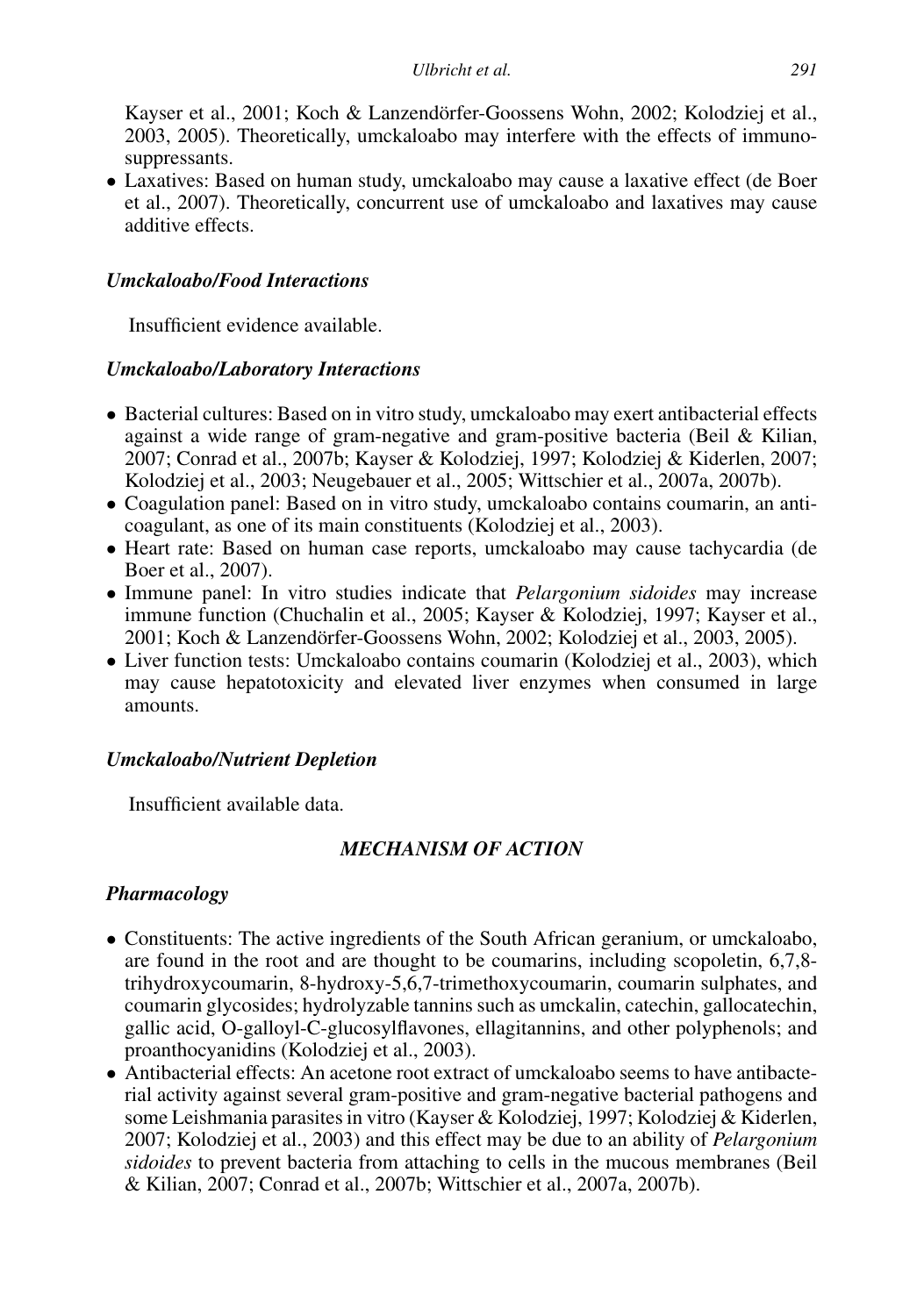- Anecdotal information suggests that most of the coumarins found in *Pelargonium sidoides* contain a methoxy function at the C7 position and an OH group at either the C6 or C8 position and that this is primarily responsible for its antibacterial activity (Fukuda, Kishii, Takei, & Hosaka, 2001).
- Anticoagulant effects: Based on in vitro study, umckaloabo contains coumarin, an anticoagulant, as one of its main constituents (Kolodziej et al., 2003).
- Cytotoxic effects: In vitro studies showed that, compared with controls, EPs  $7630^{\circ}$ increased phagocytosis, oxidative burst, and intracellular killing of human peripheral blood phagocytes (Conrad, Hansmann et al., 2007).
- Immunomodulatory effects: Anecdotal information suggests that gallic acid and other phenols present in large amounts in *Pelargonium sidoides* may possess immunomodulatory effects, possibly through stimulation of release of tumor necrosis factor (TNF), stimulate interferon activity, and increase natural killer cell activity, thereby increasing immune activity (Chuchalin et al., 2005; Kayser & Kolodziej, 1997; Koch & Lanzendörfer-Goossens Wohn, 2002; Kolodziej et al., 2003). Tannins found in *Pelargonium sidoides* may induce nitric oxide synthase and cytokine gene expression in vitro, thereby inducing an immune response against bacterial pathogens (Kayser et al., 2001; Kolodziej et al., 2005).
- In vitro studies show that extracts of *Pelargonium sidoides* and some isolated constituents exerted significant immunomodulatory properties via functional bioassays including an in vitro model for intracellular disease. Assays also confirmed the protein production of TNF-alpha, IL-1 alpha, and IL-12, which indicates an increased immune response (Kayser et al., 2001; Kolodziej & Kiderlen, 2007; Kolodziej et al., 2003, 2005; Trun et al., 2006).
- Respiratory effects: In vitro, EPs  $7630^{\circ}$  was determined to significantly and concentration dependently increase ciliary beat frequency (CBF), which is an important parameter of mucociliary system's defense mechanism (Neugebauer et al., 2005).

## *Pharmacodynamics/Kinetics*

• Insufficient evidence available.

## *HISTORY*

- The use of *Pelargonium sidoides* extract is based on traditional use by Zulu healers in the Eastern Cape province of South Africa, and has been known to modern science since the 1890s. The word *umckaloabo* is derived from the two Zulu words, "umkhuhlane" (fever and cough-related illnesses) and "uhlabo" (chest pain-related to pleurisy) (de Boer et al., 2007). In the early 1920s, the Englishman Charles Stevens traveled to South Africa for the treatment of his tuberculosis. He turned to a Basuto tribal healer who gave him a medicine derived from umckaloabo. He eventually recovered from his illness.
- *Pelargonium sidoides* forms a rosette-like plant with crowded leaves. It is very similar to some forms of *Pelargonium reniforme*, but is easily distinguished by its blackish rather than pink petals. Active ingredients from both species are located in the root.
- Extracts of the root have been available in German pharmacies since 1983 without prescription and have found widespread usage for sinus, throat, and respiratory tract infections.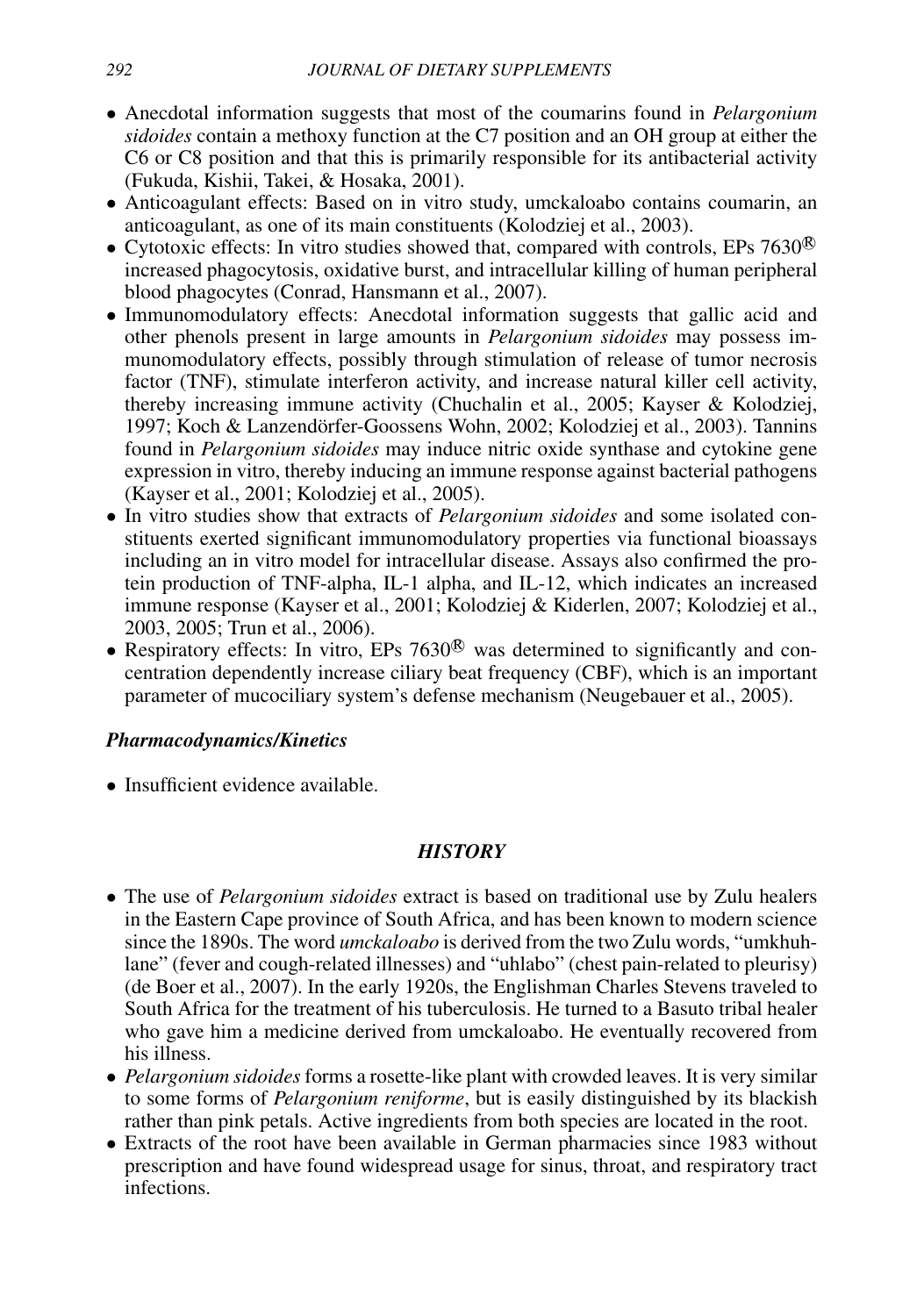| Condition<br>Treated | <b>Study Type</b>                                               | Author, Year                 | z    | Statistically<br>Results<br>Signifi-<br>cant?<br>Are | Study $(0-2)$<br>$good, 5 =$<br>Quality of<br>excellent)<br>$=$ poor,<br>$3 - 4 =$ | Magnitude of<br>Strong Is the<br>Benefit (How<br>Effect?) | Absolute Risk<br>Reduction | No. of Patients<br>Treat for One<br>Needed to<br>Outcome | Comments                                                                                                                                                                         |
|----------------------|-----------------------------------------------------------------|------------------------------|------|------------------------------------------------------|------------------------------------------------------------------------------------|-----------------------------------------------------------|----------------------------|----------------------------------------------------------|----------------------------------------------------------------------------------------------------------------------------------------------------------------------------------|
| <b>Bronchitis</b>    | controlled trial<br>(RCT)<br>Randomized                         | Vlatthys,<br>2007            | 217  | yes                                                  | 5                                                                                  | Medium                                                    | ≸                          | ≸                                                        | Subjects received 30 drops<br>of the proprietary extract of<br>Pelargonium sidoides, EPs<br>7630 <sup>®</sup> , which is contained<br>in umckaloabo, thrice daily<br>for 7 days. |
| <b>Bronchitis</b>    | <b>TOR</b>                                                      | Vlatthys et al., 468<br>2003 |      | yes                                                  | 5                                                                                  | Medium                                                    | ≸                          | ≸                                                        | Subjects received 30 drops<br>of the proprietary extract of<br>contained in umckaloabo,<br>thrice daily, for 7 days.<br>Pelargonium sidoides,<br>EPs7630 <sup>®</sup> , which is |
| <b>Bronchitis</b>    | ECT                                                             | Chuchalin et<br>al., 2005    | 124  | yes                                                  | ю                                                                                  | Medium                                                    | ≸                          | ₹                                                        | Subjects received 30 drops<br>of the proprietary extract of<br>contained in umckaloabo,<br>thrice daily, for 7 days.<br>Pelargonium sidoides,<br>EPs7630 <sup>®</sup> , which is |
| <b>Bronchitis</b>    | ECT                                                             | Schultz, 2007 124            |      | Yes                                                  | ო                                                                                  | Medium                                                    | 36                         | ო                                                        | Subjects received a liquid<br>herbal drug preparation<br>from the roots of                                                                                                       |
| <b>Bronchitis</b>    | observational<br>prospective,<br>multicenter,<br>Open,<br>study | Vlatthys,<br>2007            | 2099 | ş                                                    | ≨                                                                                  | Medium-large NA                                           |                            | ₹                                                        | 7630 <sup>®</sup> , which is contained<br>Pelargonium sidoides, EPs<br>n umckaloabo, for 14 days<br>Pelargonium sidoides.<br>Subjects received the<br>proprietary extract of     |

NATURAL STANDARD EVIDENCE TABLE NATURAL STANDARD EVIDENCE TABLE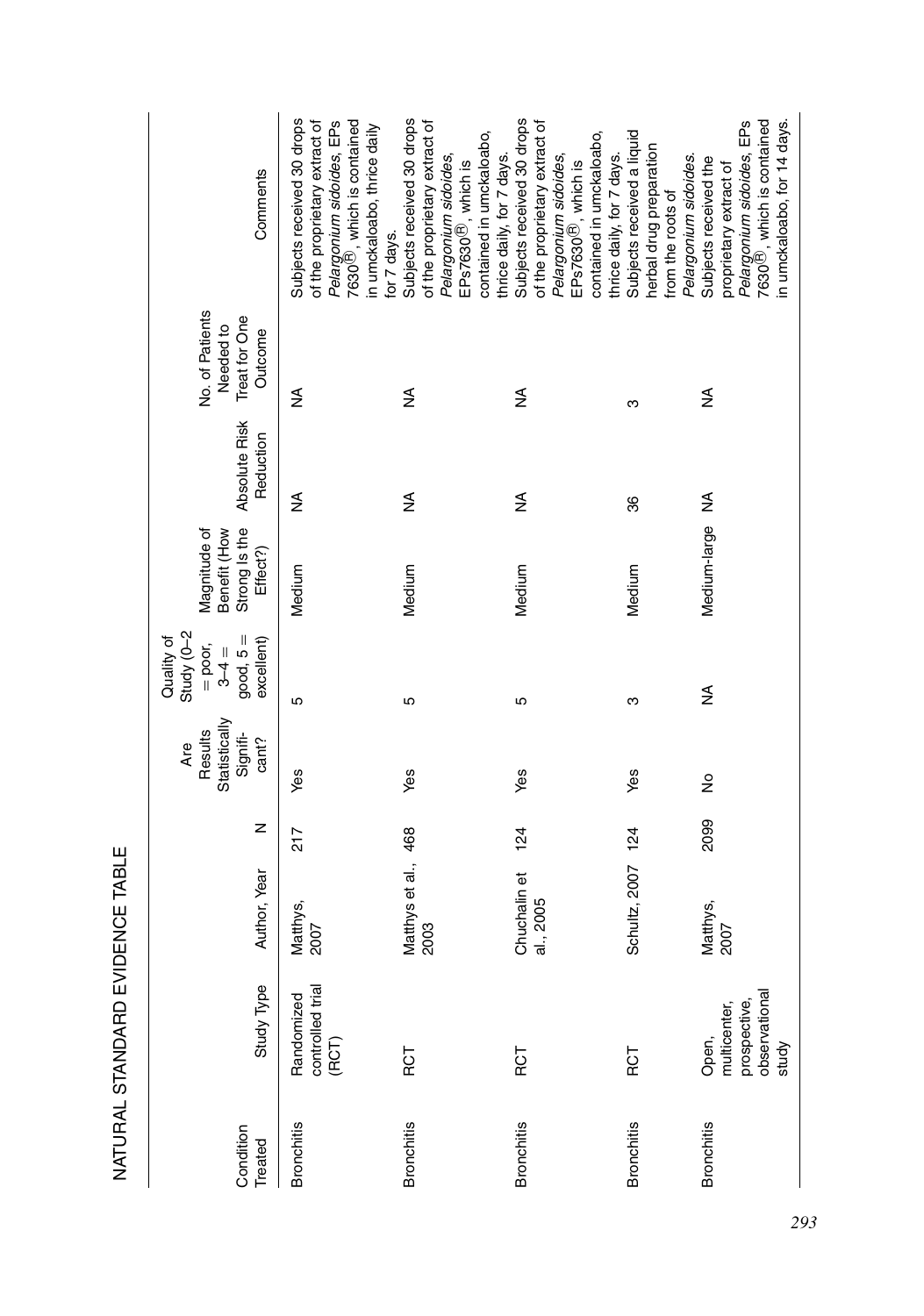NATURAL STANDARD EVIDENCE TABLE NATURAL STANDARD EVIDENCE TABLE

| Comments<br>No. of Patients<br>Treat for One<br>Needed to<br>Outcome               | Total symptom scores were<br>observed to improve, and a<br>subjectively reported their<br>contained in umckaloabo.<br><i>Pelargonium sidoides,</i><br>EPs7630 <sup>®</sup> , which is<br>Subjects received the<br>proprietary extract of<br>majority of subjects<br>condition as much<br>improved. | Subjects received 20 drops<br>of the proprietary extract of<br>contained in umckaloabo,<br>Pelargonium sidoides,<br>thrice daily, for 6 days.<br>EPs7630 <sup>®</sup> , which is<br>Acute non-group A<br>beta-hemolytic<br>streptococcal | drug preparation or placebo,<br>thrice daily (4.5 ml per day),<br>Subjects received either 30<br>for a maximum of 10 days.<br>drops of the liquid herbal<br>tonsillopharyngitis. |
|------------------------------------------------------------------------------------|----------------------------------------------------------------------------------------------------------------------------------------------------------------------------------------------------------------------------------------------------------------------------------------------------|------------------------------------------------------------------------------------------------------------------------------------------------------------------------------------------------------------------------------------------|----------------------------------------------------------------------------------------------------------------------------------------------------------------------------------|
|                                                                                    | ≸                                                                                                                                                                                                                                                                                                  | ≸                                                                                                                                                                                                                                        | ≸                                                                                                                                                                                |
| Absolute Risk<br>Reduction                                                         | ≸                                                                                                                                                                                                                                                                                                  | ≸                                                                                                                                                                                                                                        | ≸                                                                                                                                                                                |
| Strong Is the<br>Magnitude of<br>Benefit (How<br>Effect?)                          | ₹                                                                                                                                                                                                                                                                                                  | Large                                                                                                                                                                                                                                    | Medium                                                                                                                                                                           |
| Study $(0-2)$<br>$good, 5 =$<br>excellent)<br>Quality of<br>$=$ poor,<br>$3 - 4 =$ | $\frac{4}{2}$                                                                                                                                                                                                                                                                                      | Ю                                                                                                                                                                                                                                        | Ю                                                                                                                                                                                |
| Statistically<br>Results<br>Signifi-<br>cant?<br>Are                               | ≸                                                                                                                                                                                                                                                                                                  | yes                                                                                                                                                                                                                                      | Yes                                                                                                                                                                              |
| z                                                                                  | 205                                                                                                                                                                                                                                                                                                | 143                                                                                                                                                                                                                                      |                                                                                                                                                                                  |
| Author, Year                                                                       | Matthys,<br>2007                                                                                                                                                                                                                                                                                   | Bereznoy et<br>al., 2003                                                                                                                                                                                                                 | Lizogub et al., 103<br>2007                                                                                                                                                      |
| <b>Study Type</b>                                                                  | Open, multicenter,<br>outcomes trial<br>prospective,                                                                                                                                                                                                                                               | RCT                                                                                                                                                                                                                                      | placebo-controlled,<br>double-blind,<br>phase-III clinical<br>parallel group,<br>Randomized,<br>prospective,<br>multicenter,                                                     |
| Condition<br>Treated                                                               | <b>Bronchitis</b>                                                                                                                                                                                                                                                                                  | pharyngitis<br>Acute                                                                                                                                                                                                                     | Common cold                                                                                                                                                                      |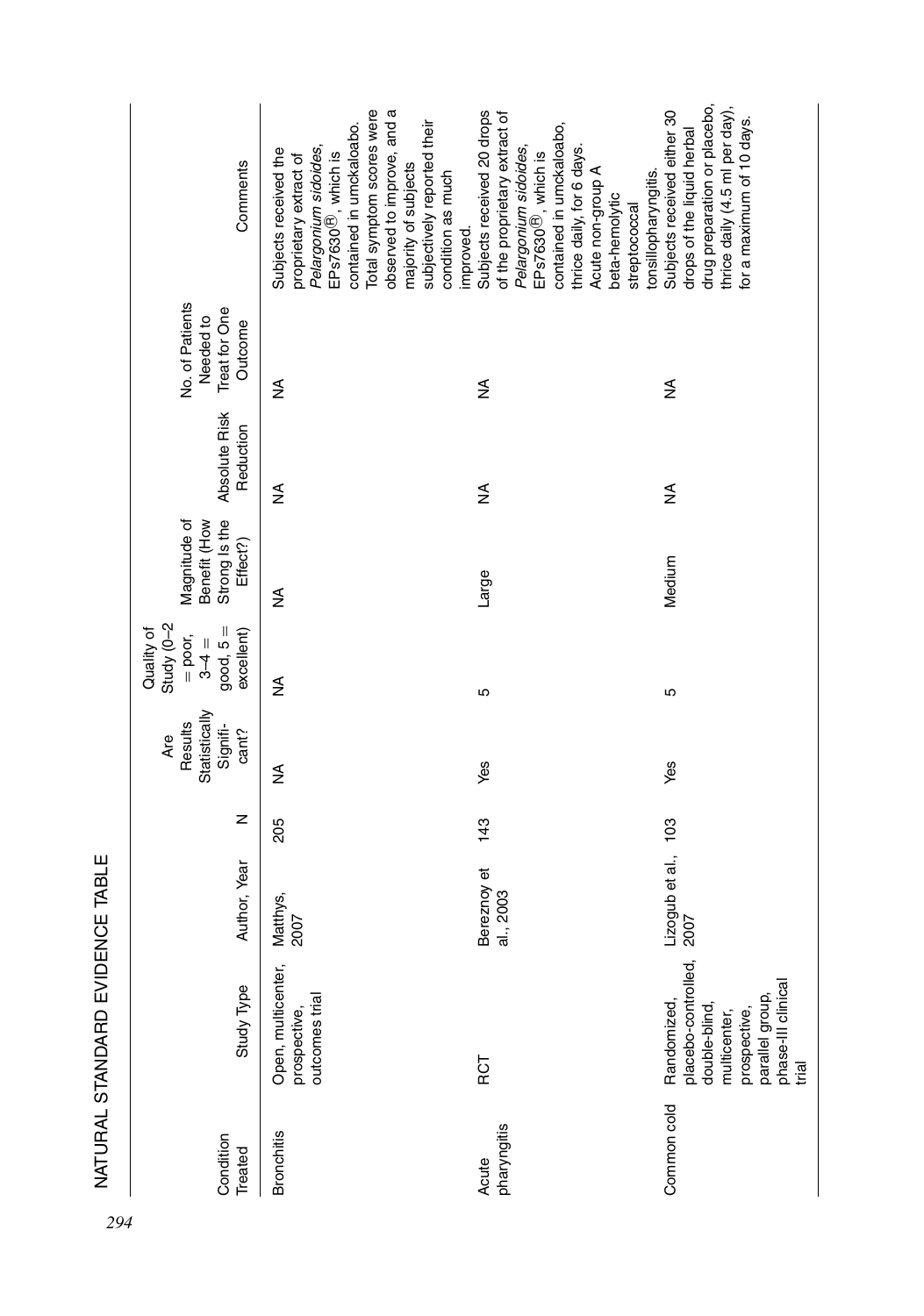## *EXPLANATION OF COLUMNS IN NATURAL STANDARD EVIDENCE TABLE*

## *Condition*

It refers to the medical condition or disease targeted by a therapy.

## *Study Design*

Common types included in study design are given below:

- Randomized controlled trial (RCT): An experimental trial in which participants are randomly assigned to receive either an intervention being tested or placebo. Note that the Natural Standard defines RCTs as being placebo-controlled, while studies using active controls are classified as equivalence trials (see below). In RCTs, participants and researchers are often blinded (i.e., unaware of group assignments), although unblinded and quasi-blinded RCTs are also often performed. True random allocation to trial arms, proper blinding, and sufficient sample size are the basis for an adequate RCT.
- Equivalence trial: It is an RCT that compares two active agents. Equivalence trials often compare new treatments to usual (standard) care, and may not include a placebo arm.
- Before and after comparison: A study that reports only the change in outcome in each group of study, and does not report between-group comparisons. This is a common error in studies that claim to be RCTs.
- Case series: A description of a group of patients with a condition, treatment, or outcome (e.g., 20 patients with migraine headache underwent acupuncture and 17 reported feeling better afterwards). Case series are considered weak evidence of efficacy.
- Case-control study: A study in which patients with a certain outcome are selected and compared to similar patients (without the outcome) to see if certain risk factors/predictors are more common in patients with that outcome. This study design is not common in the complementary and alternative medicine literature.
- Cohort study: A study that assembles a group of patients with certain baseline characteristics (e.g., use of a drug), and follows them forward in time for outcomes. This study design is not common in the complementary and alternative medicine literature.
- Meta-analysis: A pooling of multiple trials to increase statistical power (often used to pool data from a number of RCTs with small sample sizes, none of which demonstrates significance alone but in aggregate can achieve significance). Multiple difficulties are encountered when designing/reviewing these analyses; in particular, outcome measures or therapies may differ from study to study, hindering direct comparison.
- Review: An author's description of his or her opinion based on personal and nonsystematic review of the evidence.
- Systematic review: A review conducted according to pre-specified criteria in an attempt to limit bias from the investigators. Systematic reviews often include a metaanalysis of data from the included studies.
- P: Pending verification.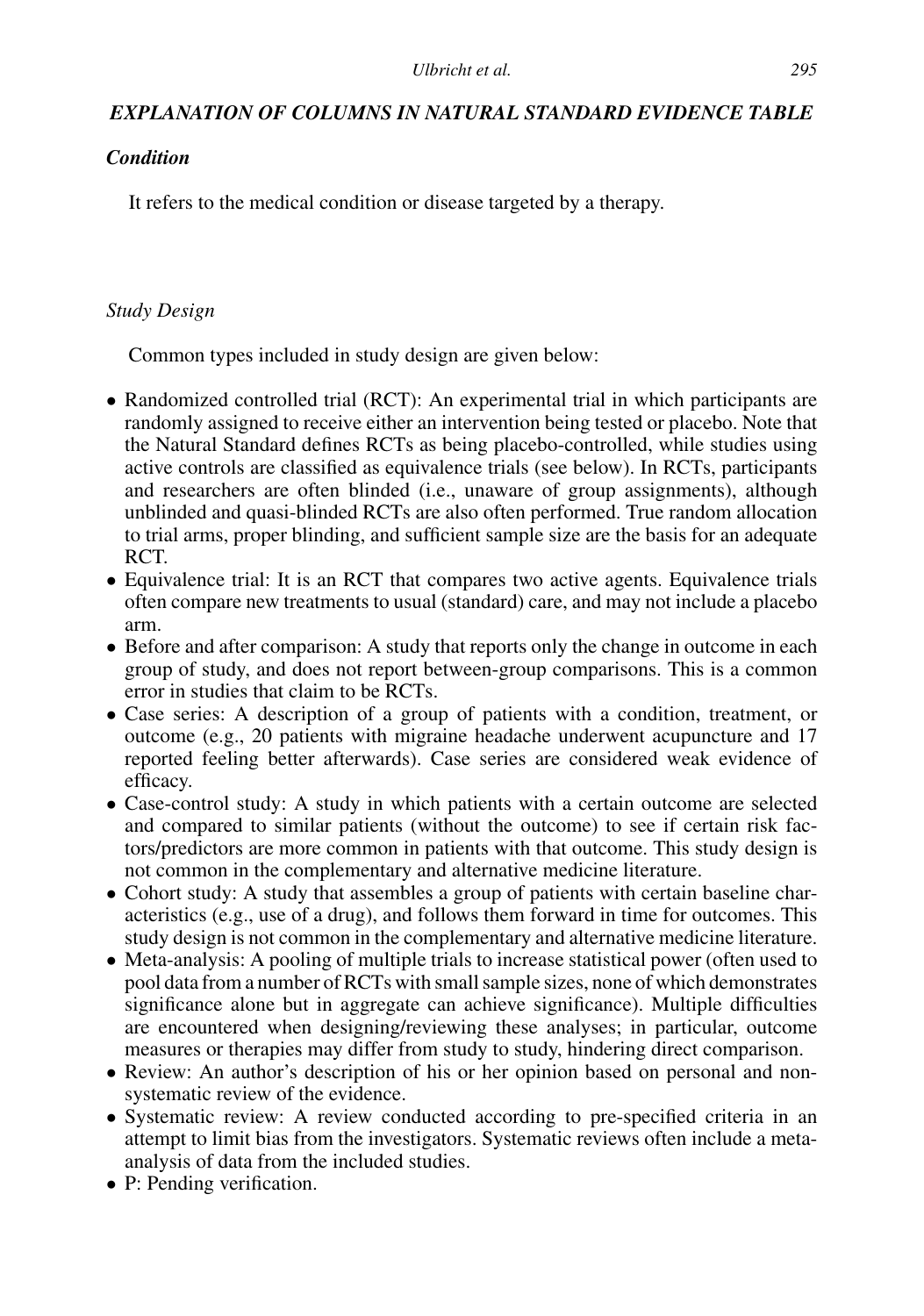#### *Author, Year*

Author and year identify the study being described in a row of a table.

#### *N (Number)*

The total number of subjects included in a study (treatment group plus placebo group). Some studies initially recruit a larger number of subjects, but do not use all of them because they do not meet the study's entry criteria. In this case, it is the second, smaller number that qualifies as "N." N includes all subjects that are part of a study at the start date, even if they drop out, are lost to follow-up, or are deemed unsuitable for analysis by the authors. Trials with a large number of dropouts that are not included in the analysis are considered to be weaker evidence for efficacy. (For systematic reviews the number of studies included is reported. For meta-analyses, the number of total subjects included in the analysis or the number of studies may be reported.)  $P =$  pending verification.

### *Is Statistically Significant?*

Results are noted as being statistically significant if a study's authors report statistical significance, or if quantitative evidence of significance is present (such as *p*-values). P = pending verification.

### *Quality of Study*

A numerical score between 0 and 5 is assigned as a rough measure of study design/reporting quality (0 being the weakest and 5 being the strongest). This number is based on a well-established and validated scale developed by Jadad et al. (1996). This calculation does not account for all study elements that may be used to assess quality (other aspects of study design/reporting are addressed in the "Evidence Discussion" sections of reviews).

• A Jadad score is calculated using the seven items in the table given below. The first five items are indications of good quality, and each counts as one point toward an overall quality score. The final two items indicate poor quality, and a point is subtracted for each if its criteria are met. The range of possible scores is 0 to 5.

#### *Magnitude of Benefit*

This summarizes how strong a benefit is: small, medium, large, or none. If results are not statistically significant "NA" for "not applicable" is entered. In order to be consistent in defining small, medium, and large benefits across different studies and reviews, the Natural Standard defines the magnitude of benefits in terms of the standard deviation (SD) of the outcome measures. Specifically, the benefit is considered

- large, if SD *>* 1,
- medium, if  $SD = 0.5$  to 0.9,
- small, if  $SD = 0.2$  to 0.4.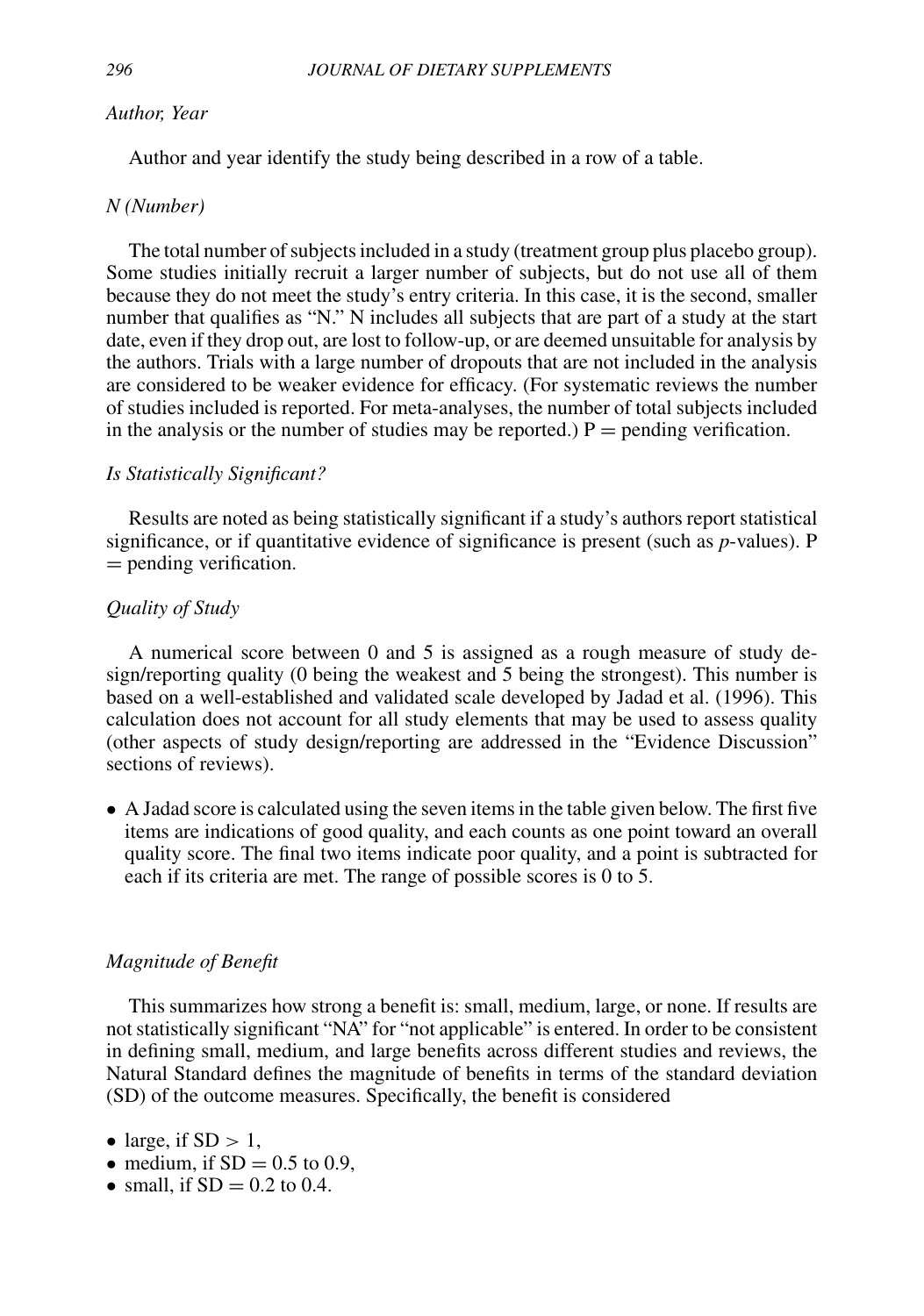| Jadad Score Calculation                                                                                                                                                                                             |        |
|---------------------------------------------------------------------------------------------------------------------------------------------------------------------------------------------------------------------|--------|
| Item                                                                                                                                                                                                                | Score  |
| Was the study described as randomized (this includes words such as randomly,<br>random, and randomization)?                                                                                                         | 0/1    |
| Was the method used to generate the sequence of randomization described and<br>appropriate (table of random numbers, computer-generated, etc)?                                                                      | 0/1    |
| Was the study described as double-blind?                                                                                                                                                                            | 0/1    |
| Was the method of double-blinding described and appropriate (identical placebo, active<br>placebo, dummy, etc)?                                                                                                     | 0/1    |
| Was there a description of withdrawals and dropouts?                                                                                                                                                                | 0/1    |
| Deduct one point if the method used to generate the sequence of randomization was<br>described and was inappropriate (patients were allocated alternately, or according to<br>date of birth, hospital number, etc). | $0/-1$ |
| Deduct one point if the study was described as double-blind but the method of blinding<br>was inappropriate (e.g., comparison of tablet vs. injection with no double dummy).                                        | $0/-1$ |

### $P =$  pending verification.

In many cases, studies do not report the SD of change of the outcome measures. However, the change in the SD of the outcome measures (also known as effect size) can be calculated, and is derived by subtracting the mean (or mean difference) in the placebo/control group from the mean (or mean difference) in the treatment group, and dividing that quantity by the pooled SD,

### • Effect Size = (Mean Treatment−Mean Placebo)/SDp.

### *Absolute Risk Reduction (ARR)*

This describes the difference between the percentage of people in the control/placebo group experiencing a specific outcome (control event rate), and the percentage of people in the experimental/therapy group experiencing that same outcome (experimental event rate). Mathematically, ARR equals experimental event rate minus control event rate. ARR is better able to discriminate between large and small treatment effects than relative risk reduction (RRR), a calculation that is often cited in studies ([control event rate–experimental event rate]/control event rate). Many studies do not include adequate data to calculate the ARR, in such cases "NA" is entered into this column.  $P =$  pending verification.

### *Number Needed to Treat*

This denotes the number of patients who would need to use the therapy under investigation, for the period described in the study, in order for one person to experience the specified benefit. It is calculated by dividing 1 by ARR (1/ARR).  $P =$  pending verification.

### *Comments*

When appropriate, this brief section may comment on design flaws (inadequately described subjects, lack of blinding, brief follow-up, no intention to treat, etc.), notable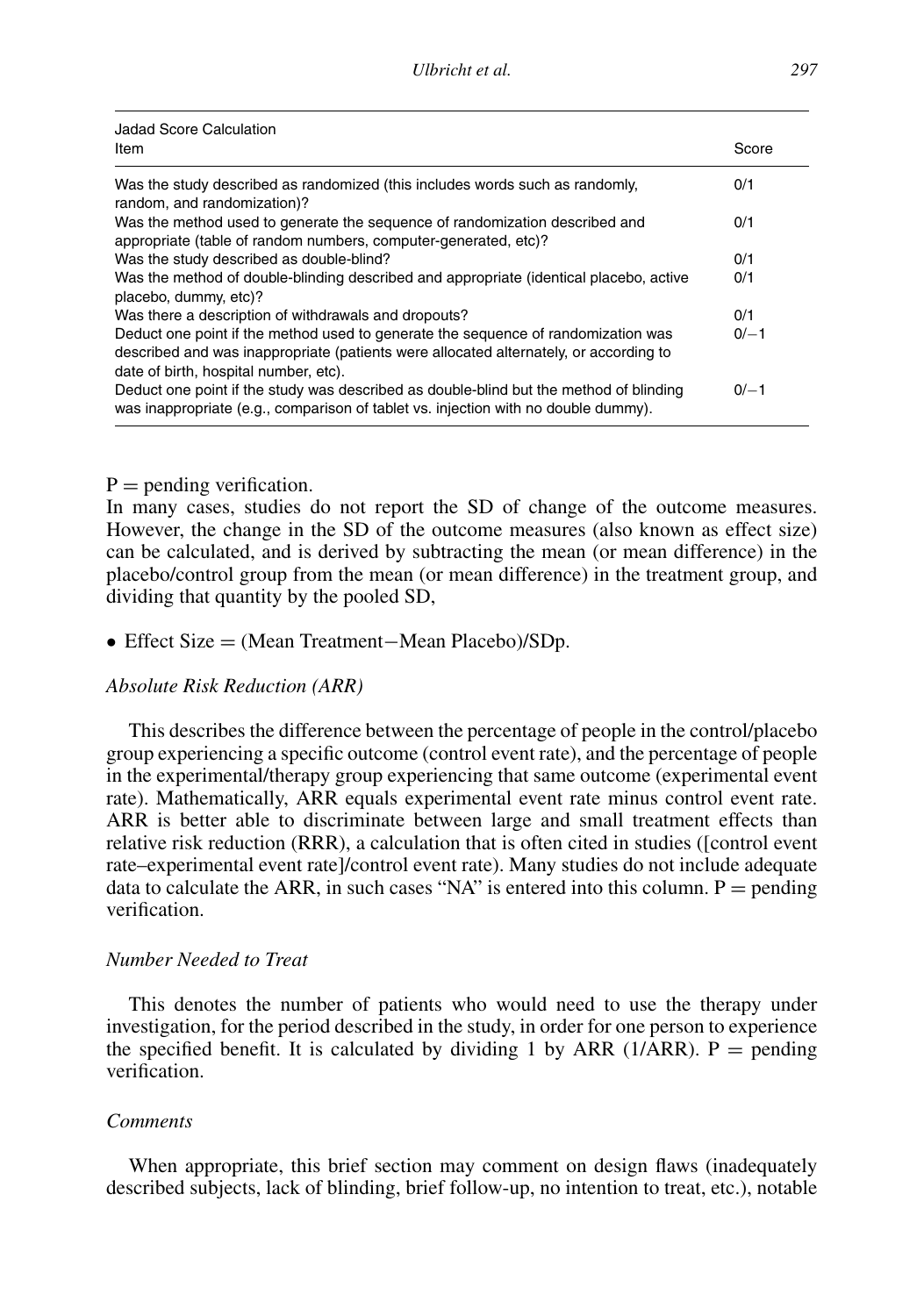study design elements (crossover etc.), dosing, and/or specifics of study group/subgroups (age, gender, etc). More detailed description of studies is found in the "Evidence Discussion" section that follows the "Evidence Table" in the Natural Standard reviews.

### *EVIDENCE DISCUSSION*

### *Bronchitis*

- Summary: Umckaloabo has been recommended for treatment of acute bronchitis. Several RCTs have shown that *Pelargonium sidoides* (EPs 7630<sup>®</sup>) (Umckaloabo) is effective in reducing symptoms associated with acute bronchitis. The sum of existing positive evidence is highly suggestive, albeit not definitive. A sufficiently sized, randomized, placebo-controlled, double-blind, multicenter trial using doses found effective in other clinical trials (*Pelargonium sidoides* (EPs 7630<sup>®</sup>; 30 drops, thrice daily for a total of 45 ml per day, for 7 days) showed that the experimental treatment improved acute bronchitis symptoms.
- Evidence: Matthys and Heger (2007b) conducted a randomized, placebo controlled, double-blind, multicenter trial to examine the effectiveness of an herbal drug preparation from the roots of *Pelargonium sidoides* (EPs 7630<sup>®</sup>) (Umckaloabo) in the treatment of acute bronchitis. In all 217 patients between the ages of 18 and 66 years with bronchitis (acute) were given 30 drops of EPs  $7630^{\circ}$  solution thrice daily (45) ml per day) ( $N = 108$ ) or 30 drops placebo thrice daily for a period of 7 days (N  $= 109$ ). Outcome measures included individual change in bronchitis symptom score (BSS) over 7 days, individual symptoms, patient satisfaction, and adverse events. The BSS score decreased in the EPs  $7630^{\circ}$  group by 7.6  $\pm$  2.2 points and by 5.3  $\pm$  3.2 points in the placebo group after 7 days. This result was significant for the EPs  $7630^{\circ}$ group ( $p < .0001$ ). Also, compared to placebo, the EPs 7630<sup>®</sup>-treated group showed improvements in individual symptoms, and no adverse events were recorded during the course of the trial.
- Matthys et al. (2003) conducted a randomized, placebo-controlled, double-blind trial to evaluate the efficacy and safety of an extract of *Pelargonium sidoides* (EPs 7630<sup>®</sup>) in patients with bronchitis (acute). In all 468 patients with acute bronchitis were referred by 36 primary care physicians (investigators) from the outpatient care setting receiving EPs 7630<sup>®</sup> (N = 233) or placebo (N = 235) (30 drops thrice daily or 45 ml per day) for 7 days. Outcome measurements included the change in BSS (cough, sputum, rales/rhonchi, chest pain at cough, dyspnea) on day 7. Patients treated with EPs 7630<sup>®</sup> showed a 5.9  $\pm$  2.9-point BSS decrease from baseline to day 7, whereas the placebo group showed a 3.2  $\pm$  4.1-point BSS decrease from baseline to day 7. The 95% confidence interval (CI) for the difference of effects between the two treatment groups (EPs  $7630^{\circ}$  minus placebo) was ( $-3.359$ ;  $-2.060$ ), showing that treatment with EPs  $7630^{\circ}$  was more effective compared to placebo on day  $7 (p \lt \theta)$ .0001). The patients' inability to work decreased in the EPs  $7630^{\circ}$ -treated group to 16% compared to 43% in the placebo group ( $p < .0001$ ). In addition, the duration of illness was shorter for patients treated with EPs 7630<sup>®</sup> compared to placebo ( $p <$ .001). The onset of treatment effect was recognized in 53.6% of EPs  $7630\%$ -treated patients compared to 36.2% of patients that received placebo within the first 4 days  $(p < .0001)$ . No significant adverse events were recorded during the trial.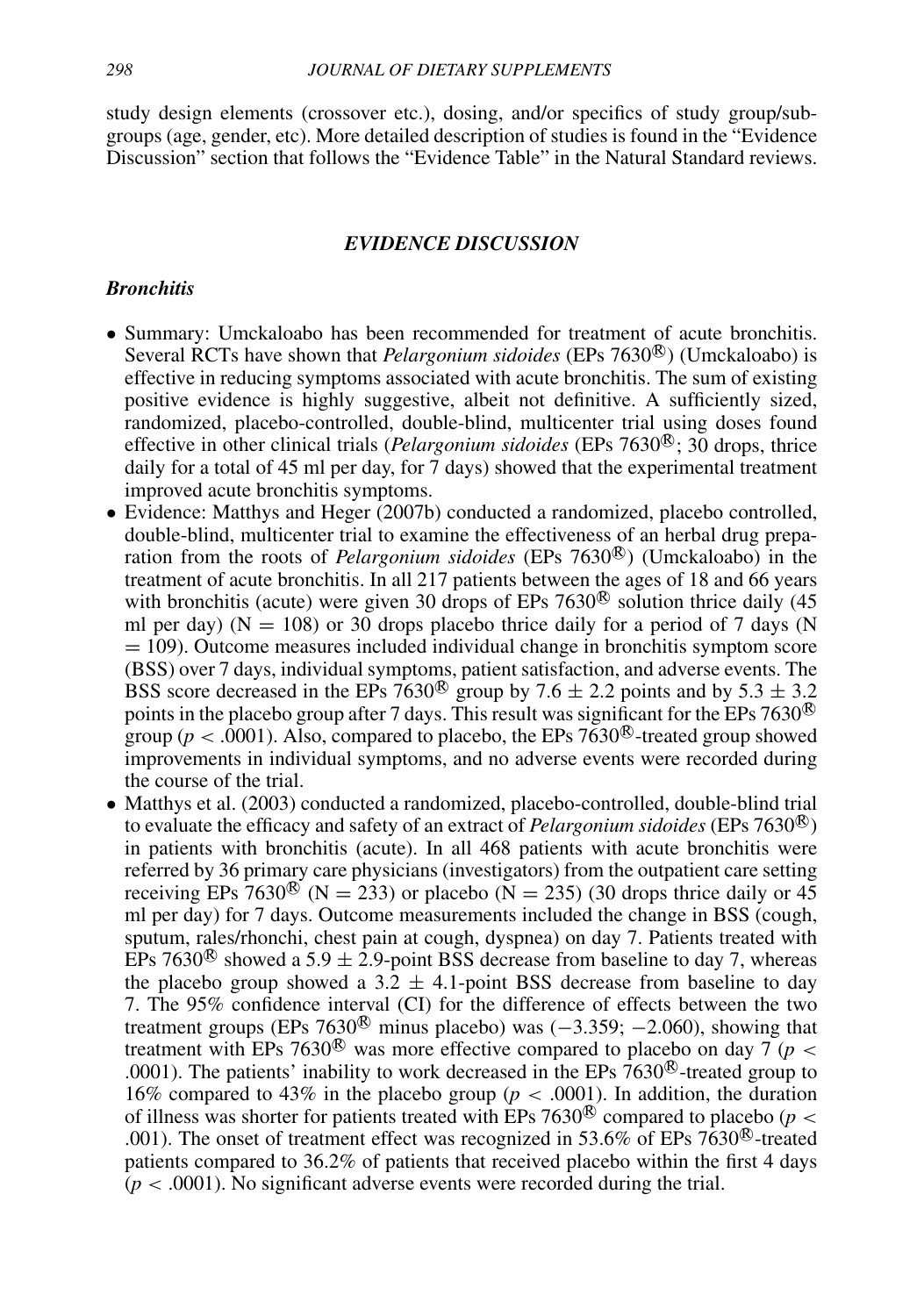- Chuchalin et al. (2005) conducted a randomized, placebo-controlled, double-blind trial to evaluate the efficacy and safety of a *Pelargonium sidoides* preparation (EPs  $7630\%$ ). In all 124 patients with acute bronchitis from six outpatient clinics received EPs 7630<sup>®</sup> (N = 64) or placebo (N = 60) (30 drops thrice daily or 45 ml per day) for 7 days. Outcome measures included the change of BSS on day 7. The decrease of BSS from baseline to day 7 was 7.2  $\pm$  3.1 points with EPs 7630<sup>®</sup> and 4.9  $\pm$ 2.7 points with placebo. The 95% CI for the difference of effects between the two treatment groups (EPs  $7630\%$  minus placebo) was calculated as (1.21, 3.56), showing a significant improvement of EPs  $7630^{\circ}$  compared with the placebo on day 7 (*p* < .0001). The Onset of treatment effect was observed in  $69\%$  of EPs  $7630\%$ -treated patients within the first 4 days compared to only 33.3% of patients given placebo (*p <* .0001). No significant adverse events were observed in either group.
- Schultz et al. (2007) conducted a randomized, double-blind, placebo-controlled trial to examine the effects of a liquid herbal drug preparation from the root of *Pelargonium sidoides* for acute bronchitis. The reduction in BSS (cough, sputum, rales/rhonchi, chest pain at cough, dyspnea) symptoms was  $7.2 \pm 3.1$  points with the treatment group, and  $4.9 \pm 2.7$  in the placebo group ( $p < .0001$ ). Adverse effects were experienced in both treatment and placebo groups. They were not, however, classified as being serious.
- Matthys et al. (2007) conducted a multicenter, prospective, open observational trial to evaluate the efficacy and safety of treatment with EPs  $7630^{\circ}$  in patients with acute bronchitis. A total of 299 patients (age range: 0–93 years) from 440 sites with productive cough for less than 6 days without indication for treatment with antibiotics were given EPs  $7630^{\circ}$  solution in an age-dependent dosage for 14 days. Outcome measures included the mean change in BSS (cough, sputum, rales/rhonchi, chest pain at cough, dyspnea) from baseline to patient's individual last observation. The mean BSS of all patients decreased from 7.1  $\pm$  2.9 points at baseline to 1.0  $\pm$  1.9 points at patients' last visit. When children were analyzed separately, treatment with EPs 7630<sup>®</sup> resulted in a decrease of mean BSS from 6.3  $\pm$  2.8 points to 0.9  $\pm$  1.8 points, and the analysis of less than 3-year-old children showed a decrease of mean BSS from 5.2  $\pm$  2.5 points to 1.2  $\pm$  2.1 points. Adverse events occurred in 1.2% of all patients. Although the results of this study are promising, lack of true control group, randomization, placebo group, and blinding limits the usefulness of this study.
- Matthys and Heger (2007a) conducted a prospective, open, multicenter outcomes study to examine the efficacy and tolerability of EPs  $7630\%$  (Umckaloabo) for acute bronchitis or acute exacerbation of chronic bronchitis. In all 205 patients with acute bronchitis or acute exacerbation of chronic bronchitis received EPs  $7630\%$  (Umckaloabo). Outcome measures included the change in the total score of five symptoms typical for bronchitis (cough, expectoration, wheezing, or whistling on expiration, chest pain during coughing, and dyspnea) in addition to other symptoms, including hoarseness, headache, aching limbs, and fatigue. On average, at the start of the treatment, the total score of the typical bronchitis symptoms amounted to  $6.1 \pm 2.8$  points and decreased by 3.3  $\pm$  3.8 points to 2.8  $\pm$  2.6 points by the final examination on day 7. By the end of the trial, approximately 61% of the patients rated their health condition as much improved or free from symptoms. Adverse events occurred in 16 patients; however, there were no serious adverse events in any of the patients. The majority of the patients (78%) were satisfied with the treatment. Although the results of this study are promising, lack of a true control group, randomization, placebo group, and blinding limits the usefulness of this study.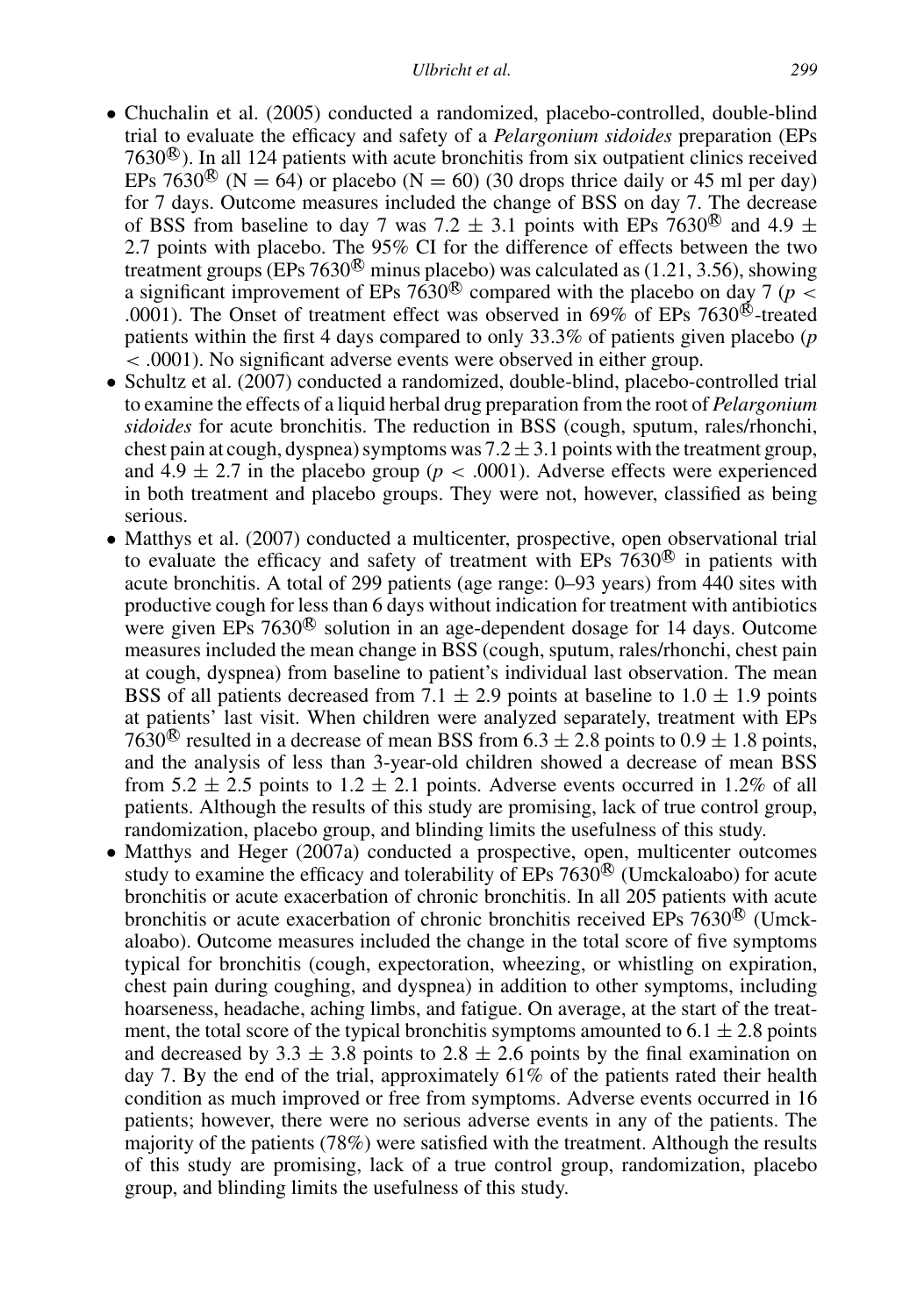### *Acute Pharyngitis*

- Summary: Umckaloabo has been recommended for treatment of acute pharyngitis (acute non-group A beta-hemolytic streptococcal tonsillopharyngitis). One randomized, placebo-controlled, double-blind trial in children showed that *Pelargonium*  $sidoides$  ( $EPs$  7630 $\textcircled{8}$ ) was in fact effective in reducing symptoms associated with acute pharyngitis (acute non-group A beta-hemolytic streptococcal tonsillopharyngitis). However, although these results are promising until more randomized trials with large sample sizes are conducted, there is insufficient evidence to draw a firm conclusion pertaining to the use of umckaloabo in treating acute pharyngitis.
- Evidence: Bereznoy et al. (2003) conducted a randomized, placebo-controlled, double-blind trial to examine the effectiveness of *Pelargonium sidoides* (EPs 7630<sup>®</sup>) extract for the treatment of acute non-group A beta-hemolytic strep (non-GABHS) tonsillopharyngitis in children. In all 143 children, aged 6–10 years, with non-GABHS tonsillopharyngitis presented from six study sites in four pediatric and ENT primary care outpatient clinics received EPs 7630<sup>®</sup> (N = 73) or placebo (N = 70) (20 drops thrice per day or 30 ml per day) for 6 days. Outcome measures included the decrease in the tonsillopharyngitis severity score (TSS) from baseline (day 0) through day 4. In children treated with EPs 7630, a decrease in TSS from baseline (day 0) through day 4 was 7.1  $\pm$  2.1 points and 2.5  $\pm$  3.6 points for those who received the placebo (*p <* .0001). No adverse events occurred that were related to the study medication. Although the results of this study are promising, a lack of blinding limits the usefulness of this study.

### *Common Cold*

- Summary: Umckaoabo has been recommended for the treatment of common cold. One randomized, placebo-controlled, double-blind trial in adults showed that *Pelargonium sidoides* was in fact effective in reducing symptoms associated with the common cold; however, although these results are promising until more randomized trials with large sample sizes are conducted, there is insufficient evidence to draw a firm conclusion pertaining to the use of umckaloabo in treating the common cold.
- Evidence: Lizogub et al. (2007) conducted a randomized, placebo-controlled, doubleblind, multicenter, prospective, parallel group, phase III clinical trial to evaluate the efficacy of a liquid herbal drug preparation from the roots of *Pelargonium sidoides* compared with placebo in adult patients with the common cold. In all 103 male and female adult patients with at least two major and one minor cold symptom from eight outpatient departments received either 30 drops of the liquid herbal drug preparation or placebo, thrice a day (4.5 ml per day), for a maximum of 10 days. Outcome measures included the sum of symptom intensity differences (SSID) of the cold intensity score (CIS) from day 1 to day 5. From baseline to day 5, the mean SSID improved by 14.6 ± 5.3 points in the *Pelargonium sidoides* group compared with 7.6  $\pm$  7.5 points in the placebo group ( $p < .0001$ ). After 10 days, 78.8% versus 31.4% in the *Pelargonium sidoides* extract group versus placebo group were clinically cured  $(p < .0001)$ . The mean duration of inability to work was significantly lower in the *Pelargonium sidoides*-treated group  $(6.9 \pm 1.8 \text{ days})$  compared to the placebo group  $(8.2 \pm 2.1 \text{ days}; p = .0003).$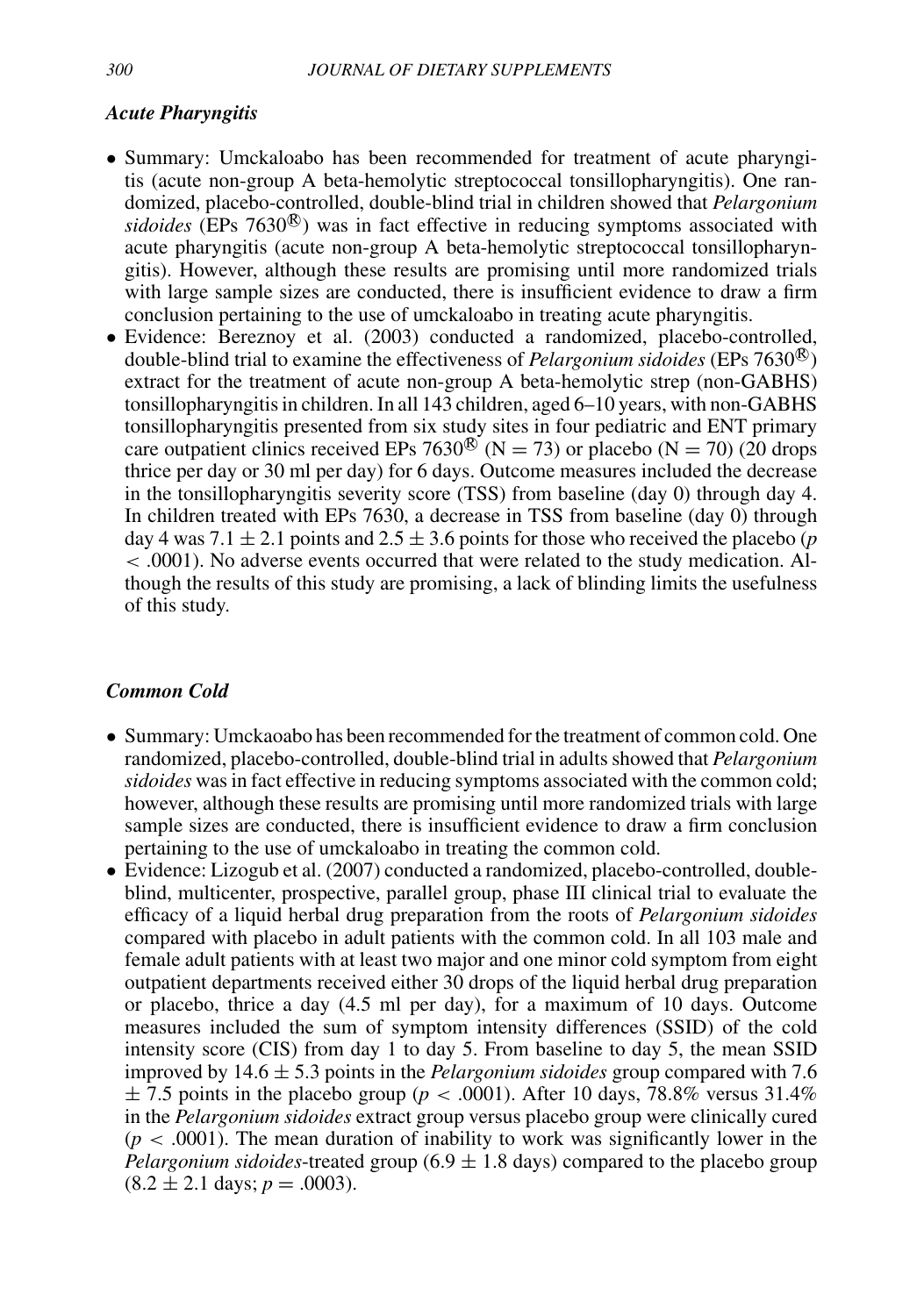## *Brands Used in Human Studies*

• EPs  $7630^{\circ}$  is a unique proprietary extract of Dr. Willmar Schwabe GmbH & Co. KG, Karlsruhe, Germany (Bereznoy et al., 2003; Chuchalin et al., 2005; Matthys & Heger, 2007b; Matthys et al., 2003) and is the extract found in Umckaloabo.

Brands Shown to Contain Claimed Ingredients through Third-Party Testing

- Consumer laboratory: Not applicable.
- Consumer reports: Not applicable.
- Natural products association: Not applicable.
- NSF International: Not applicable.
- US Pharmacopeia: Not applicable.

## *Select Patents Outside the United States*

• Not applicable.

## *US Patents*

- 20090061027: Composition for the prevention and treatment of common cold diseases.
- 20060263448: Use of extracts from roots of *Pelargonium sidoides* and *Pelargonium reniforme*.
- 20070014877: Use of extracts from *Pelargonium* species.
- 7211567: Composition for preventing and treating type-I allergy.

*Declaration of interest*: The authors report no conflict of interest. The authors alone are responsible for the content and writing of this paper.

## **REFERENCES**

- Beil W, Kilian P. EPs 7630, an extract from *Pelargonium sidoides* roots inhibits adherence of Helicobacter pylori to gastric epithelial cells. Phytomedicine. 2007; 14(Suppl 6): 5–8.
- Bereznoy VV, Riley DS, Wassmer G, Heger M. Efficacy of extract of *Pelargonium sidoides* in children with acute non-group A beta-hemolytic streptococcus tonsillopharyngitis: a randomized, double-blind, placebo-controlled trial. Altern Ther Health Med. 2003; 9(5): 68–79.
- Chuchalin AG, Berman B, Lehmacher W. Treatment of acute bronchitis in adults with a *Pelargonium sidoides* preparation (EPs 7630): a randomized, double-blind, placebo-controlled trial. Explore (NY). 2005; 1(6): 437–445.
- Conrad A, Hansmann C, Engels I, Daschner FD, Frank U. Extract of *Pelargonium sidoides* (EPs 7630) improves phagocytosis, oxidative burst, and intracellular killing of human peripheral blood phagocytes in vitro. Phytomedicine. 2007a; 14(Suppl 6): 46–51.
- Conrad A, Jung I, Tioua D, Lallemand C, Carrapatoso F, Engels I, Daschner FD, Frank U. Extract of *Pelargonium sidoides* (EPs 7630) inhibits the interactions of group A-streptococci and host epithelia in vitro. Phytomedicine. 2007b; 14(Suppl 6): 52–59.
- Conrad A, Kolodziej H, Schulz V. [*Pelargonium sidoides*-extract (EPs 7630): registration confirms efficacy and safety]. Wien Med Wochenschr. 2007c; 157(13–14): 331–336.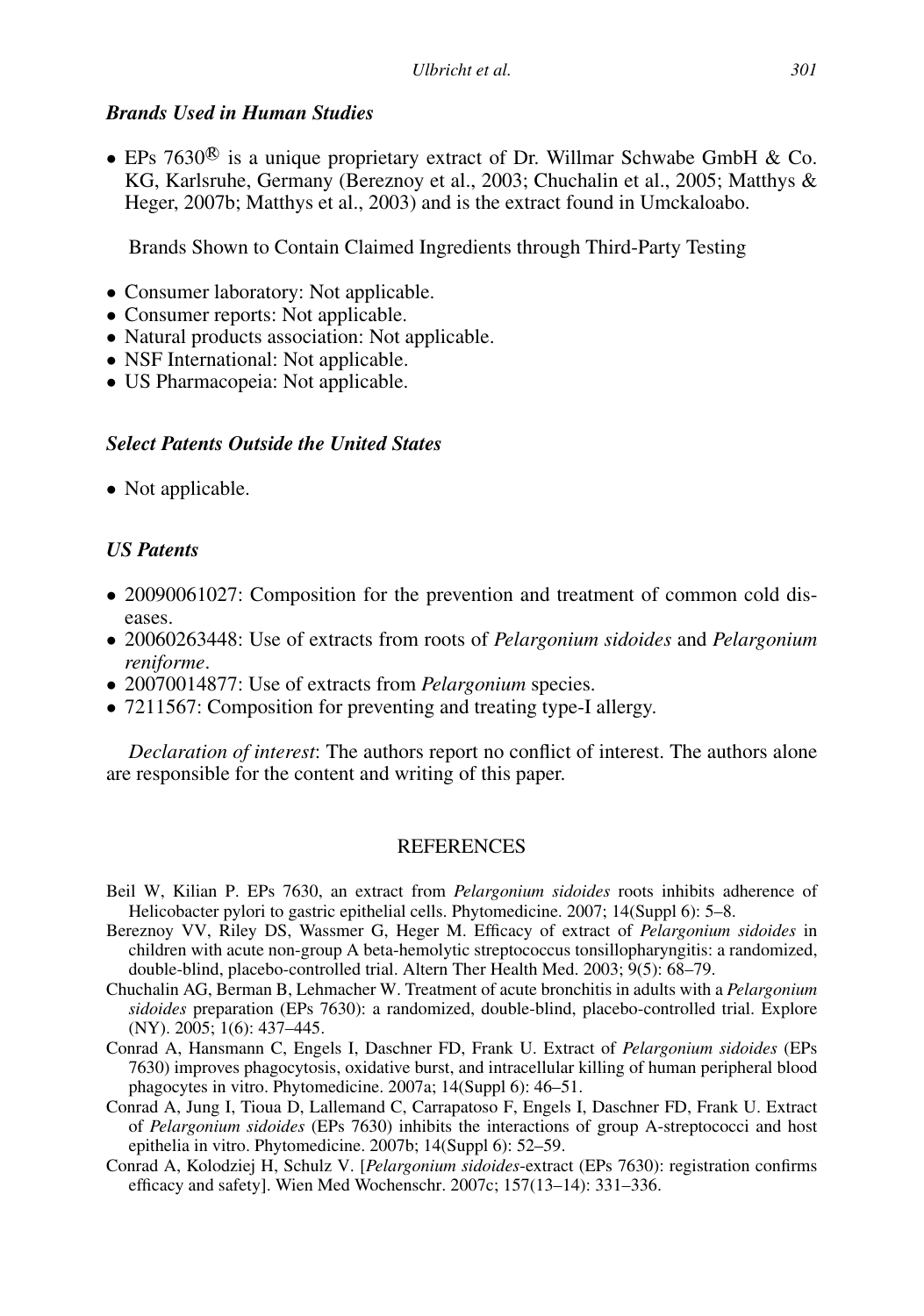- de Boer HJ, Hagemann U, Bate J, Meyboom RH. Allergic reactions to medicines derived from *Pelargonium* species. Drug Saf. 2007; 30(8): 677–680.
- Fukuda H, Kishii R, Takei M, Hosaka M. Contributions of the 8-methoxy group of gatifloxacin to resistance selectivity, target preference, and antibacterial activity against Streptococcus pneumoniae. Antimicrob Agents Chemother. 2001; 45(6): 1649–1653.
- Jadad AR, Moore RA, Carroll D, Jenkinson C, Reynolds DJ, Gavaghan DJ, McQuay HJ. Assessing the quality of reports of randomized clinical trials: is blinding necessary? Control Clin Trials. 1996; 17(1): 1–12.
- Kayser O, Kolodziej H. Antibacterial activity of extracts and constituents of *Pelargonium sidoides* and *Pelargonium reniforme*. Planta Med. 1997; 63(6): 508–510.
- Kayser O, Kolodziej H, Kiderlen AF. Immunomodulatory principles of *Pelargonium sidoides*. Phytother Res. 2001; 15(2): 122–126.
- Koch E, Lanzendörfer-Goossens Wohn C. Stimulation of interferon (IFN)-â-synthesis and natural killer (NK) cell activity by an aqueous-ethanolic extract from roots of *Pelargonium sidoides* (Umckaloabo). Naunyn-Schmiederbergs Arch Pharmacol. 2002; 365(Suppl 1): R75.
- Kolodziej H, Burmeister A, Trun W, Radtke OA, Kiderlen AF, Ito H, Hatano T, Yoshida T, Foo LY. Tannins and related compounds induce nitric oxide synthase and cytokines gene expressions in Leishmania major-infected macrophage-like RAW 264.7 cells. Bioorg Med Chem. 2005; 13(23): 6470–6476.
- Kolodziej H, Kayser O, Radtke OA, Kiderlen AF, Koch E. Pharmacological profile of extracts of *Pelargonium sidoides* and their constituents. Phytomedicine. 2003; 10(Suppl 4): 18–24.
- Kolodziej H, Kiderlen AF. In vitro evaluation of antibacterial and immunomodulatory activities of *Pelargonium reniforme*, *Pelargonium sidoides* and the related herbal drug preparation EPs 7630. Phytomedicine. 2007; 14(Suppl 6): 18–26.
- Lewu FB, Grierson DS, Afolayan AJ. Clonal propagation of *Pelargonium sidoides*: a threatened medicinal plant of South Africa. Afr J Biotechnol. 2006; 5: 123–125.
- Lizogub VG, Riley DS, Heger M. Efficacy of a *Pelargonium sidoides* preparation in patients with the common cold: a randomized, double-blind, placebo-controlled clinical trial. Explore (NY). 2007; 3(6): 573–584.
- Matthys H, Eisebitt R, Seith B, Heger M. Efficacy and safety of an extract of *Pelargonium sidoides* (EPs 7630) in adults with acute bronchitis. A randomized, double-blind, placebo-controlled trial. Phytomedicine. 2003; 10(Suppl 4): 7–17.
- Matthys H, Heger M. EPs 7630-solution—an effective therapeutic option in acute and exacerbating bronchitis. Phytomedicine. 2007a; 14(Suppl 6): 65–68.
- Matthys H, Heger M. Treatment of acute bronchitis with a liquid herbal drug preparation from *Pelargonium sidoides* (EPs 7630): a randomized, double-blind, placebo-controlled, multicentre study. Curr Med Res Opin. 2007b; 23(2): 323–331.
- Matthys H, Kamin W, Funk P, Heger M. *Pelargonium sidoides* preparation (EPs 7630) in the treatment of acute bronchitis in adults and children. Phytomedicine. 2007; 14(Suppl 6): 69–73.
- Neugebauer P, Mickenhagen A, Siefer O, Walger M. A new approach to pharmacological effects on ciliary beat frequency in cell cultures—exemplary measurements under *Pelargonium sidoides* extract (EPs 7630). Phytomedicine. 2005; 12(1–2): 46–51.
- Noldner M, Schotz K. Inhibition of lipopolysaccharid-induced sickness behavior by a dry extract from the roots of *Pelargonium sidoides* (EPs 7630) in mice. Phytomedicine. 2007; 14(Suppl 6): 27–31.
- Schulz V. Liquid herbal drug preparation from the root of *Pelargonium sidoides* is effective against acute bronchitis: results of a double-blind study with 124 patients. Phytomedicine. 2007; 14(Suppl 6): 74–75.
- Trun W, Kiderlen AF, Kolodziej H. Nitric oxide synthase and cytokines gene expression analyses in Leishmania-infected RAW 264.7 cells treated with an extract of *Pelargonium sidoides* (EPs 7630). Phytomedicine. 2006; 13(8): 570–575.
- Wittschier N, Faller G, Hensel A. An extract of *Pelargonium sidoides* (EPs 7630) inhibits in situ adhesion of *Helicobacter pylori* to human stomach. Phytomedicine. 2007a; 14(4): 285–288.
- Wittschier N, Lengsfeld C, Vorthems S, Stratmann U, Ernst JF, Verspohl EJ, Hensel A. Large molecules as anti-adhesive compounds against pathogens. J Pharm Pharmacol. 2007b; 59(6): 777–786.